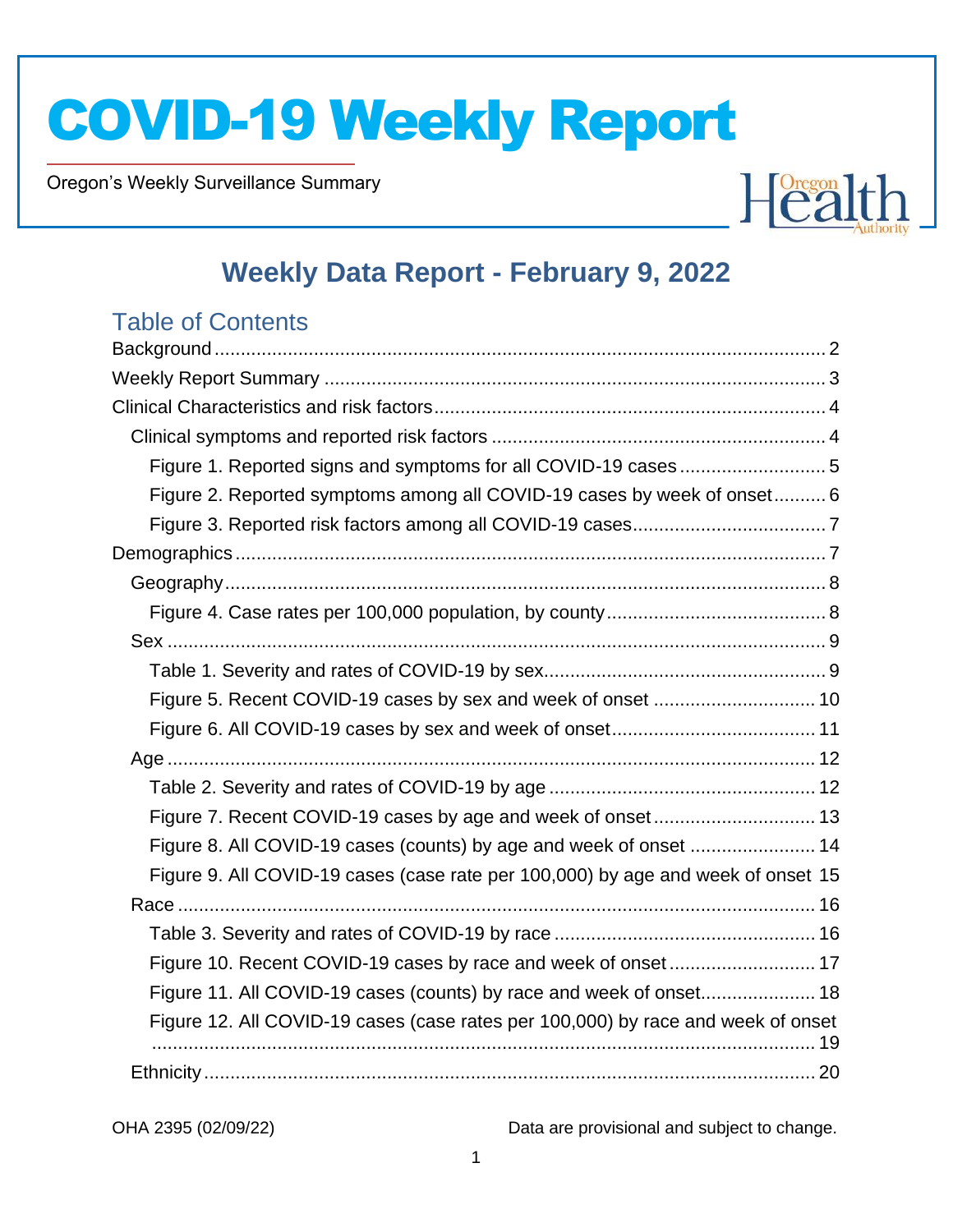Oregon's Weekly Surveillance Summary

Novel Coronavirus (COVID-19)



| Figure 14. All COVID-19 cases (counts) by ethnicity and week of onset  22            |  |
|--------------------------------------------------------------------------------------|--|
| Figure 15. All COVID-19 cases (case rates per 100,000) by ethnicity and week of      |  |
|                                                                                      |  |
| Table 5. Ratio of age-adjusted rates for cases, hospitalizations, and deaths by race |  |
| Table 6. Ratio of age-adjusted rates for cases, hospitalizations, and deaths by      |  |
|                                                                                      |  |
|                                                                                      |  |
|                                                                                      |  |
|                                                                                      |  |

## <span id="page-1-0"></span>**Background**

COVID-19 Weekly Report data will be finalized every Sunday at 11 p.m. PST, and the report will be published on Wednesday. Please note that the data reported here are continually being updated. For daily up-to-date information, visit the OHA COVID-19 web page: [https://govstatus.egov.com/OR-OHA-COVID-19.](https://govstatus.egov.com/OR-OHA-COVID-19)

As of 11 p.m. Sunday, February 6, there have been 662,250 cases of COVID-19 reported to the Oregon Health Authority. Of these, 20,670 (3.1%) are "presumptive" cases. This includes people with COVID-19-like symptoms and close contact with a confirmed case, but who did not have a confirmatory laboratory test, and people that self-report at-home tests to public health. Though not confirmed, presumptive cases are highly likely to have COVID-19, given their specific symptoms and known exposure or at-home positive test. If a case later tests positive at a lab, that case will be recategorized as confirmed. If a case tests positive at home, the case will remain presumptive.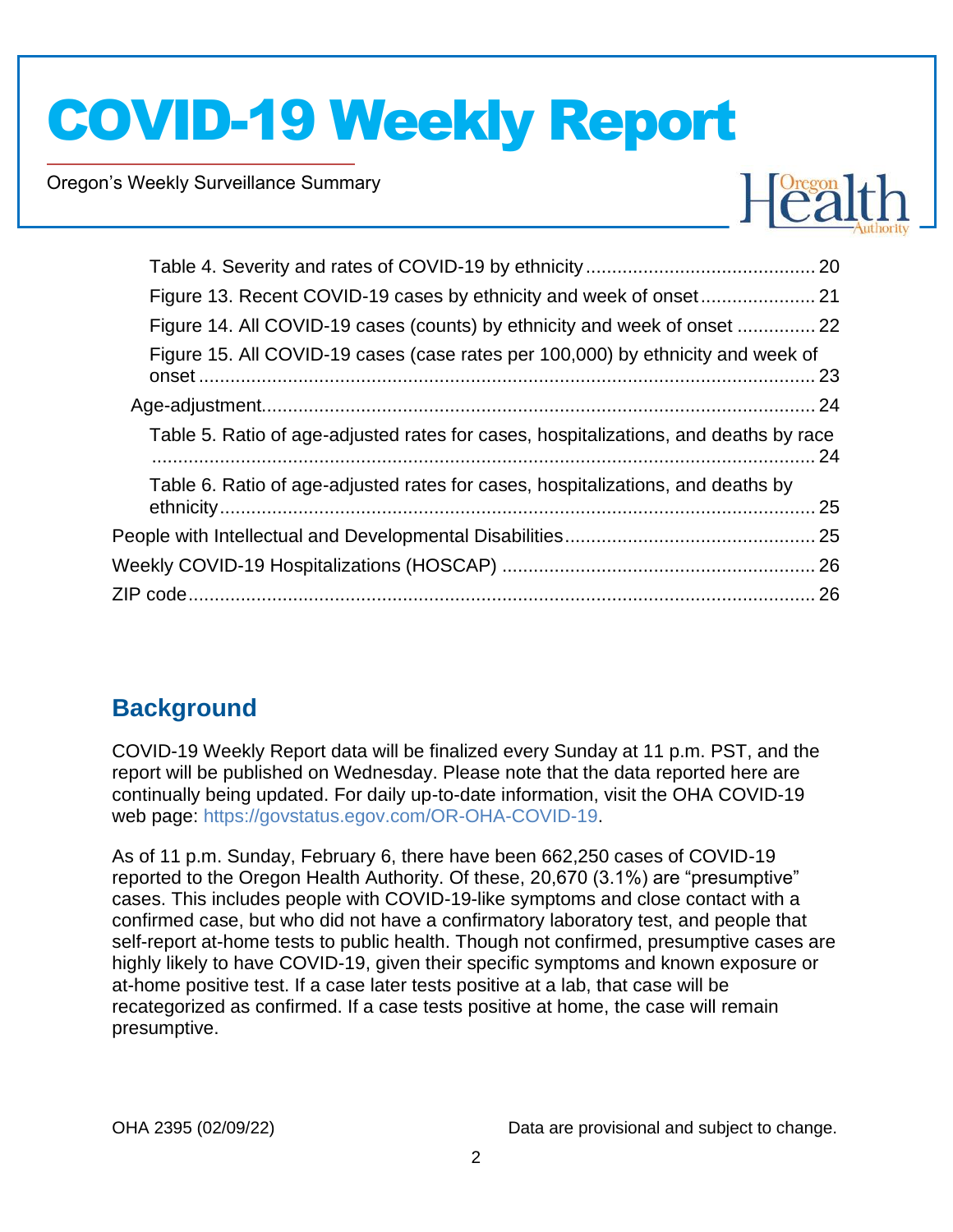Oregon's Weekly Surveillance Summary

Novel Coronavirus (COVID-19)



These data represent a snapshot of COVID-19 risk factors and clinical and demographic characteristics of cases, and they include data on cases with pending investigations. Not all cases have been interviewed at the time of this report. It is important to note that as of 1/11/2022, case investigation and contact tracing operations have been modified to prioritize outbreaks in high-consequence settings, such as healthcare, congregate care (e.g., nursing homes), corrections and settings related to our food chain. Public health is no longer calling all cases to attempt interview to assess symptoms and risks. The data shown in this report come from Oregon's electronic disease surveillance system for reportable diseases.

During the week of January 30–February 5<sup>1</sup> 194,270 tests for COVID-19 were performed on Oregonians; of these, 18.2% had a positive result.<sup>2</sup> This figure represents a "test-based" method, whereby all electronic lab reports received by OHA are used to calculate percent positivity.<sup>3</sup> Detailed tables of the number of tests and percent positivity can be found online at

[https://public.tableau.com/profile/oregon.health.authority.covid.19#!/vizhome/OregonHe](https://public.tableau.com/profile/oregon.health.authority.covid.19#!/vizhome/OregonHealthAuthorityCOVID-19DataDashboard/OregonsCOVID-19ELRsbyCounty) [althAuthorityCOVID-19DataDashboard/OregonsCOVID-19ELRsbyCounty.](https://public.tableau.com/profile/oregon.health.authority.covid.19#!/vizhome/OregonHealthAuthorityCOVID-19DataDashboard/OregonsCOVID-19ELRsbyCounty)

## <span id="page-2-0"></span>**Weekly Report Summary**

During Monday, January 31, through Sunday, February 6, 2022, OHA logged 28,378 new cases of COVID-19 infection—down 35% from last week's total and fewer than half the number reported 2 weeks previously. The decline in cases came as reported tests declined 22% and the proportion positive falling from 22.6% to 18.2%. Since December 19—when Omicron has dominated—somewhat higher percentages of cases have been reported among persons <40 years of age than were reported up to that date (62% and 56%, respectively), while the proportion among older age groups has declined. About 13% of Oregonians are Hispanic. Among reported cases with known ethnicity during July 5–December 19 (when Delta was preponderant), Hispanic persons accounted for

 $<sup>1</sup>$  This date range aligns with CDC's "MMWR week."</sup>

<sup>2</sup> Does not include antibody (serology) tests.

<sup>3</sup> www.cdc.gov/coronavirus/2019-ncov/lab/resources/calculating-percent-positivity.html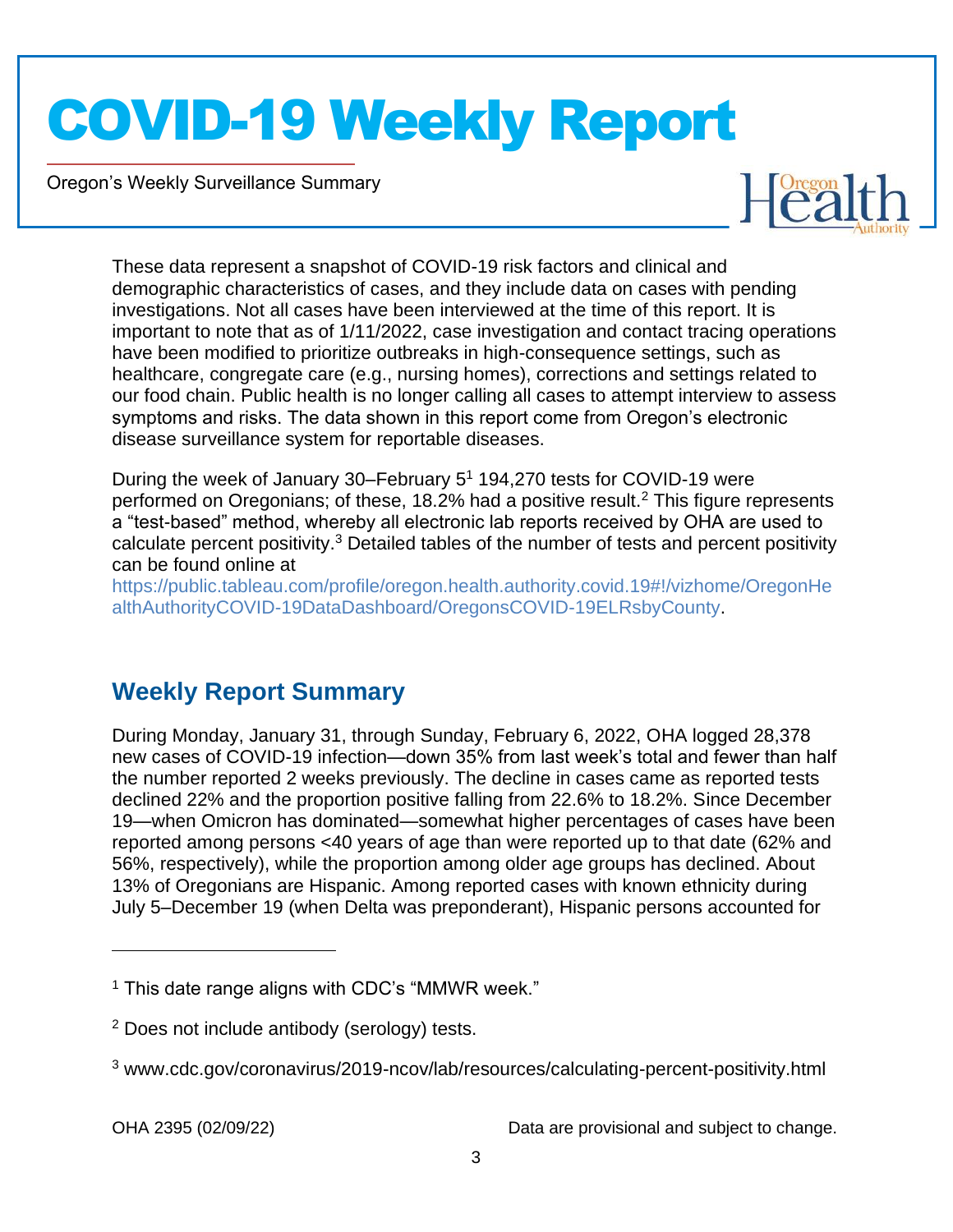Oregon's Weekly Surveillance Summary

Novel Coronavirus (COVID-19)



15% of reported cases. Since that date, 19% of cases with known ethnicity were reported in Hispanic persons.

Despite the decline in reported cases, 964 Oregonians were reported hospitalized in association with COVID-19 this week—30% more than during the previous week. COVID-19-associated deaths fell slightly—from 147 last week to 144 this week. Of the 662,250 cases reported in Oregon to date, 25,691 (3.9%) have been hospitalized, and 6,244 (0.9%) have died. The median age at death has been 76 years. COVID-19 associated deaths remain rare among the young: 5 (0.08%) of the COVID-19 associated deaths have been in Oregonians <20 years old, and fewer than 1% in persons younger than 30. Data on mortality in Oregon, including deaths associated with COVID-19, are available at

[https://public.tableau.com/profile/oha.center.for.health.statistics.](https://public.tableau.com/profile/oha.center.for.health.statistics)

### Additional data are available at

[https://public.tableau.com/profile/oregon.health.authority.covid.19#!/vizhome/OregonCO](https://public.tableau.com/profile/oregon.health.authority.covid.19#!/vizhome/OregonCOVID-19CaseDemographicsandDiseaseSeverityStatewide/DemographicData) [VID-19CaseDemographicsandDiseaseSeverityStatewide/DemographicData.](https://public.tableau.com/profile/oregon.health.authority.covid.19#!/vizhome/OregonCOVID-19CaseDemographicsandDiseaseSeverityStatewide/DemographicData)

## <span id="page-3-0"></span>**Clinical Characteristics and risk factors**

This section of the report describes the epidemiology of Oregon's COVID-19 cases, including common symptoms experienced by COVID-19 cases, and demographic breakdowns for sex, age, race, and ethnicity. Indicators of disease severity, specifically hospitalizations and deaths, are included in the tables.

### <span id="page-3-1"></span>**Clinical symptoms and reported risk factors**

Figure 1 provides information on signs and symptoms from all COVID-19 cases. Of 662,250 cases, 232,249 (35.1%) reported having signs and symptoms of COVID-19. The most commonly reported symptoms are cough (n=125,151, 18.9%) and headache (n=98,590, 14.9%). Figure 2 provides information on the percentage of COVID-19 cases that report symptoms over time. Figure 3 provides information on risk factors from all COVID-19 cases. The most common risk factors are having contact with a known COVID-19 case prior to symptom onset (n=175,224, 26.5%) and having underlying medical conditions (n=495,931, 74.9%). Note that a person may report more than one sign/symptom or risk factor. Where displayed by week in this report, case data are categorized by week of reported symptom onset, not by date of case report. This results in reduced numbers in the most recent week or more due to reporting lags.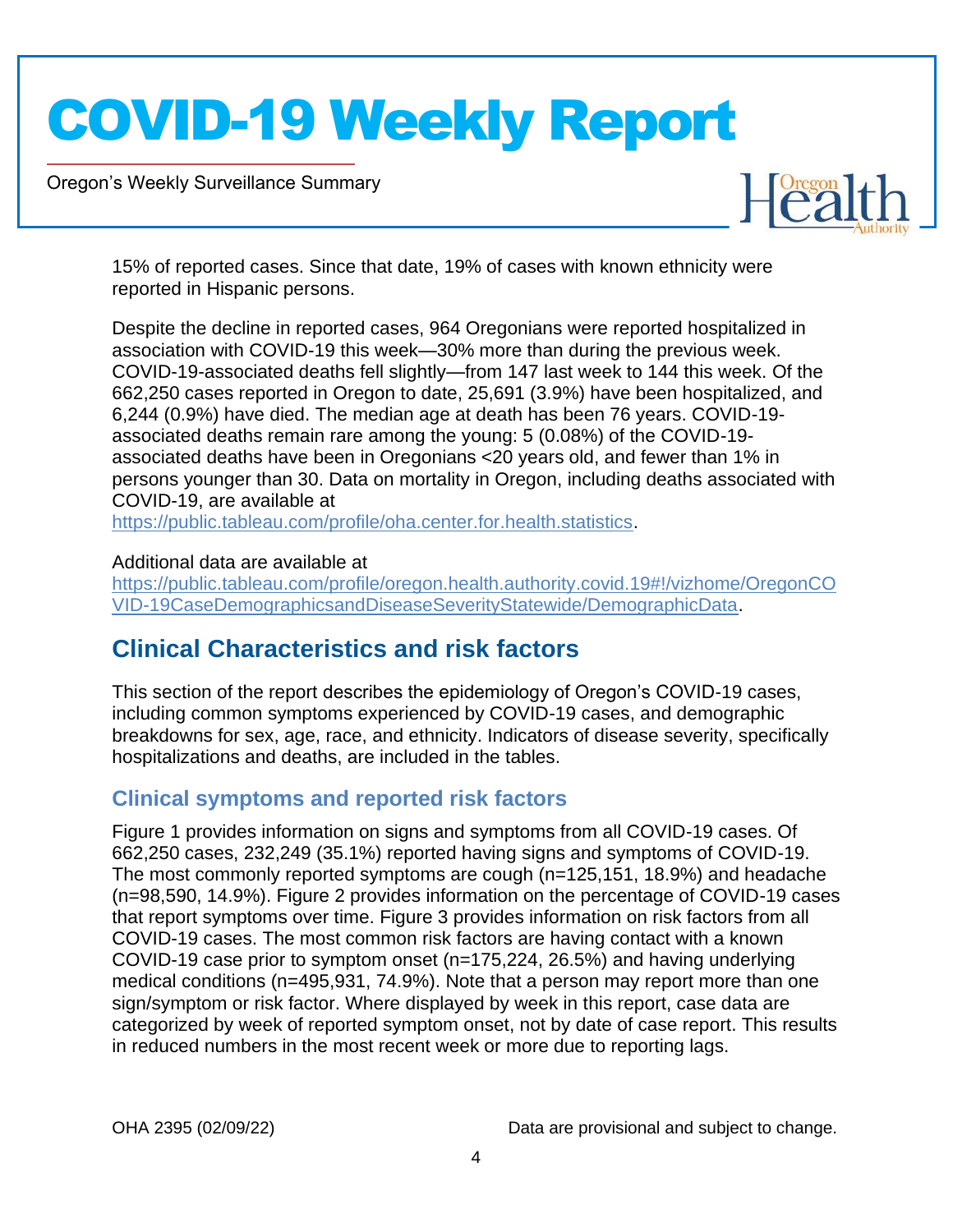Oregon's Weekly Surveillance Summary

Novel Coronavirus (COVID-19)



### Additional data are available at

[https://public.tableau.com/app/profile/oregon.health.authority.covid.19/viz/OregonCOVI](https://public.tableau.com/app/profile/oregon.health.authority.covid.19/viz/OregonCOVID-19CaseDemographicsandDiseaseSeverityStatewide/DiseaseSeverity;and) [D-19CaseDemographicsandDiseaseSeverityStatewide/DiseaseSeverity;and](https://public.tableau.com/app/profile/oregon.health.authority.covid.19/viz/OregonCOVID-19CaseDemographicsandDiseaseSeverityStatewide/DiseaseSeverity;and) [https://public.tableau.com/app/profile/oregon.health.authority.covid.19/viz/OregonCOVI](https://public.tableau.com/app/profile/oregon.health.authority.covid.19/viz/OregonCOVID-19Update/DailyDataUpdate) [D-19Update/DailyDataUpdate.](https://public.tableau.com/app/profile/oregon.health.authority.covid.19/viz/OregonCOVID-19Update/DailyDataUpdate)

### <span id="page-4-0"></span>**Figure 1. Reported signs and symptoms for all COVID-19 cases**

| Any symptoms-             |      | 35.1    |      | 60.4           |           | 4.5     |  |
|---------------------------|------|---------|------|----------------|-----------|---------|--|
| Cough-                    | 18.9 |         |      | 72.9           |           | 8.2     |  |
| Headache-                 | 14.9 |         |      | 77.2           |           |         |  |
| Aches-                    | 13.9 |         |      | 77.1           |           | 9       |  |
| Runny nose-               | 11.7 |         |      | 77.6           |           | 10.7    |  |
| Loss of smell-            | 11.5 |         | 75.5 |                |           | 12.9    |  |
| Fever-                    | 10.5 |         | 75.1 |                |           | 14.4    |  |
| Sore throat -             | 10.1 |         | 77.8 |                |           | 12.1    |  |
| Chills-                   | 9.7  |         | 79   |                |           | 11.4    |  |
| Shortness of Breath - 7.1 |      |         | 75.5 |                |           | 17.3    |  |
| Nausea - 5.4              |      |         | 79.3 |                |           | 15.3    |  |
| Diarrhea - 5.2            |      |         |      | 15.6           |           |         |  |
| Abdominal Pain 2.6        |      | 80.1    |      |                |           |         |  |
| Vomiting -2               |      | 79.7    |      |                |           |         |  |
| Pneumonia - 1             |      |         | 78.6 |                |           | 20.3    |  |
| Abnormal X-Ray -. 9       |      |         | 83.2 |                |           | 15.9    |  |
| ARDS-4                    |      |         | 83.1 |                |           | 16.5    |  |
| Ventilator - 3            |      |         | 83.1 |                |           | 16.7    |  |
| $\mathbf 0$               |      | 200,000 |      | 400,000        |           | 600,000 |  |
|                           |      |         | Yes  | <b>Unknown</b> | <b>No</b> |         |  |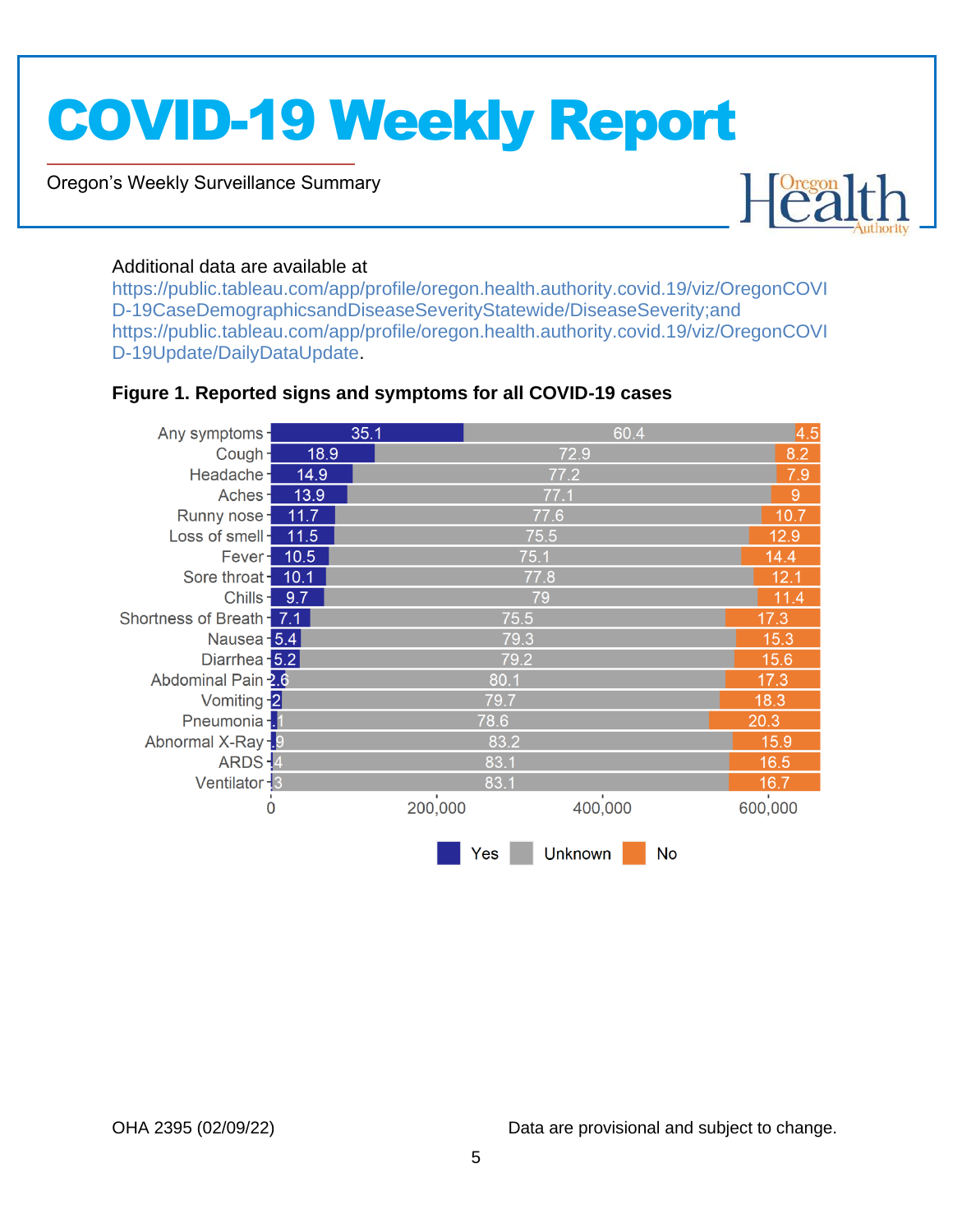

Oregon's Weekly Surveillance Summary

Novel Coronavirus (COVID-19)



#### <span id="page-5-0"></span>**Figure 2. Reported symptoms among all COVID-19 cases by week of onset**

OHA 2395 (02/09/22) Data are provisional and subject to change.

Healt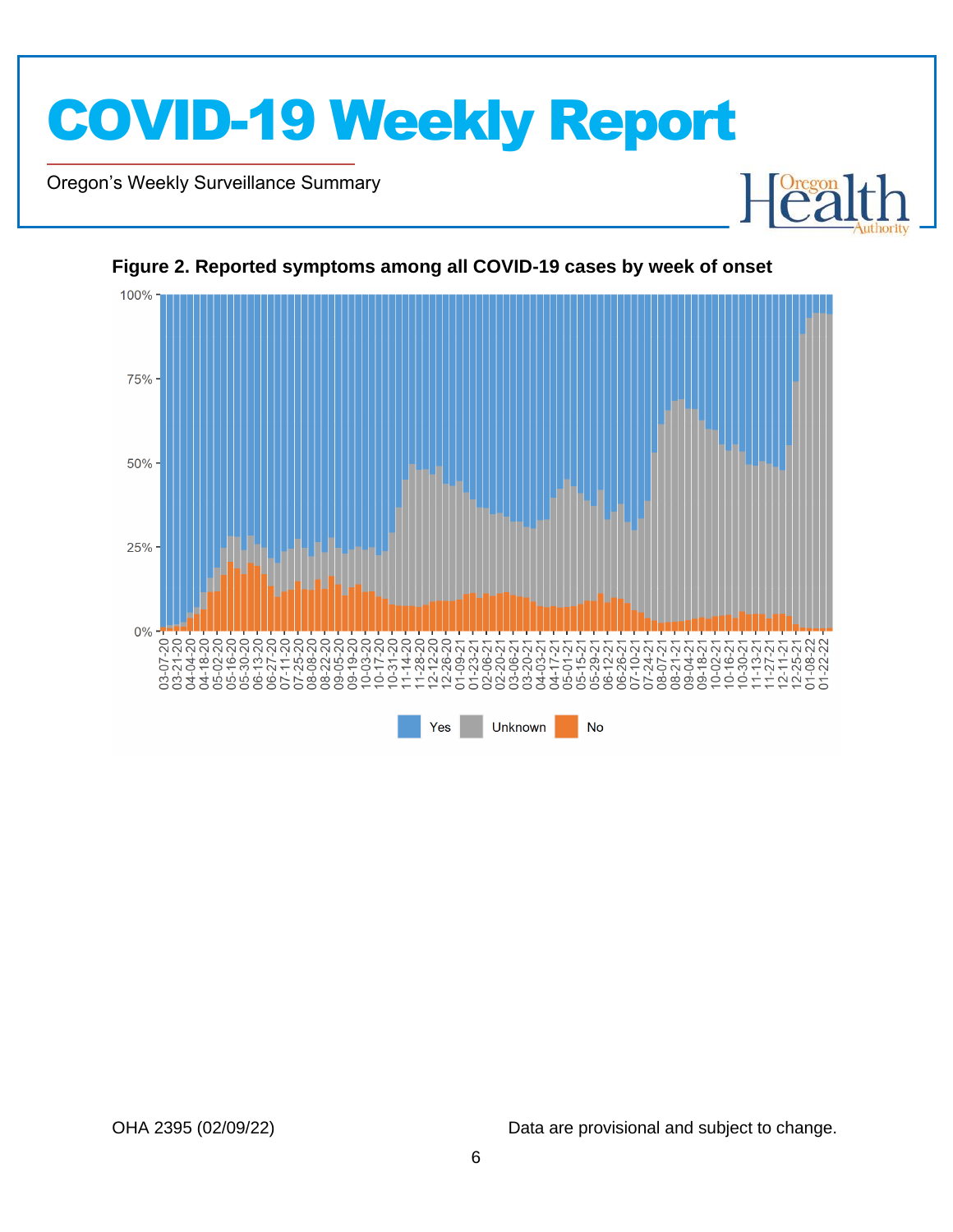Oregon's Weekly Surveillance Summary

Novel Coronavirus (COVID-19)



### <span id="page-6-0"></span>**Figure 3. Reported risk factors among all COVID-19 cases**

### **Risk factor definitions:**

- Congregate living situations include, but are not limited to, long-term care facilities, group homes, prisons, and shelters. Data include people with confirmed cases who live or work in congregate living situations.
- Direct patient care is only asked if a case is a healthcare worker or volunteer. The denominator is the number of healthcare workers or volunteers.
- Underlying medical conditions include cardiovascular disease, chronic liver disease, chronic lung disease, chronic renal disease, current or former smoker, diabetes mellitus, immunocompromised condition, neurologic and neurodevelopmental conditions, obesity, or other chronic diseases.

## <span id="page-6-1"></span>**Demographics**

The following tables and figures show the demographic characteristics for all COVID-19 cases. The tables show case counts, case rates, and indicators of severity by sex, age,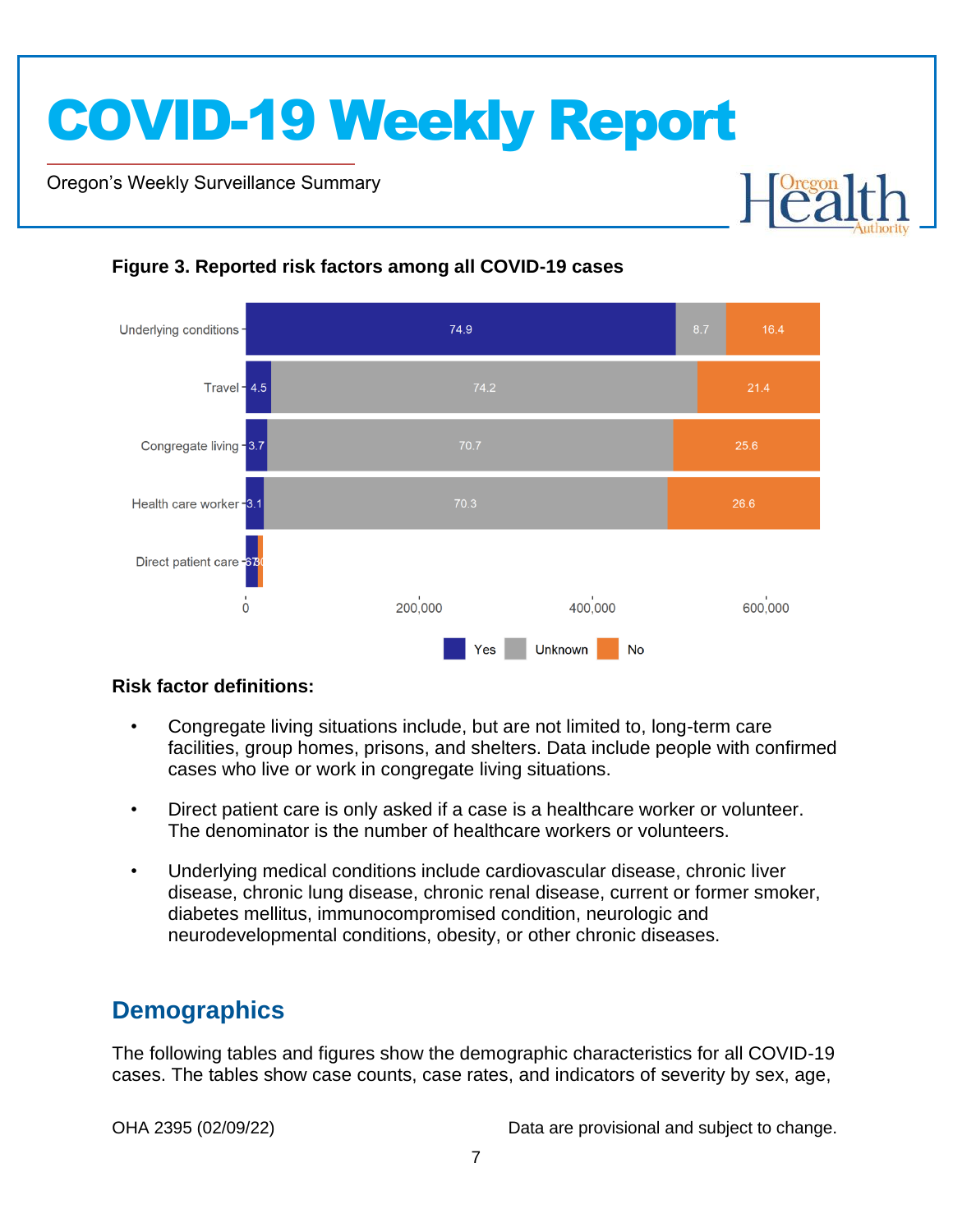Oregon's Weekly Surveillance Summary



race and ethnicity. The figures show cases over time, by week of onset, for sex, age, race, and ethnicity. Figure 4 displays case rates by county, in comparison to the case rate for all of Oregon.

### <span id="page-7-0"></span>**Geography**

Novel Coronavirus (COVID-19)

The following figure shows case rates by county for the most recently completed MMWR week, which is currently January 30 to February 5, 2022. Cases are displayed using the date that the case became known to public health.



### <span id="page-7-1"></span>**Figure 4. Case rates per 100,000 population, by county**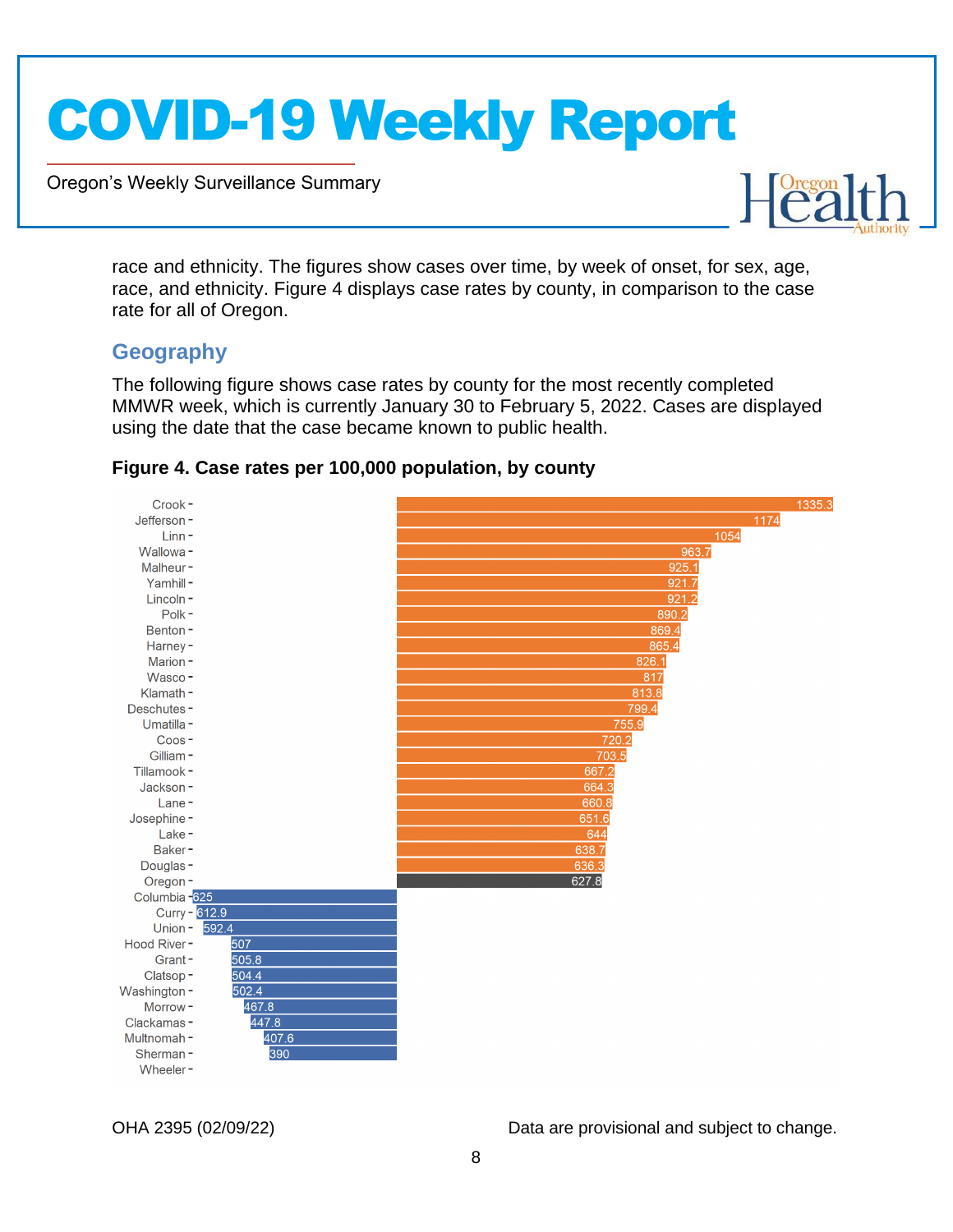Oregon's Weekly Surveillance Summary

Novel Coronavirus (COVID-19)



- 1. Counties that had case rates above the case rate for the state are displayed in orange. Counties that had case rates below the case rate for the state are displayed in blue.
- 2. Counties that had zero cases in the time period displayed appear on the list, but do not have a bar to display.
- 3. Additional data are available at [https://public.tableau.com/app/profile/oregon.health.authority.covid.19/viz/Oregon](https://public.tableau.com/app/profile/oregon.health.authority.covid.19/viz/OregonCOVID-19TestingandOutcomesbyCounty/OregonsCOVID-19TestingandOutcomesbyCounty) [COVID-19TestingandOutcomesbyCounty/OregonsCOVID-](https://public.tableau.com/app/profile/oregon.health.authority.covid.19/viz/OregonCOVID-19TestingandOutcomesbyCounty/OregonsCOVID-19TestingandOutcomesbyCounty)[19TestingandOutcomesbyCounty.](https://public.tableau.com/app/profile/oregon.health.authority.covid.19/viz/OregonCOVID-19TestingandOutcomesbyCounty/OregonsCOVID-19TestingandOutcomesbyCounty)

### <span id="page-8-0"></span>**Sex**

| <b>Sex</b>              | <b>Cases</b> | % of total<br>cases | Cases per<br>100,000 | Hospitalized | % Hospitalized | <b>Deaths</b> | Case<br>fatality |
|-------------------------|--------------|---------------------|----------------------|--------------|----------------|---------------|------------------|
| Female                  | 337,413      | 50.9                | 15,599.8             | 12,095       | 3.6            | 2,790         | 0.8              |
| Male                    | 306,847      | 46.3                | 14,576.2             | 13,413       | 4.4            | 3,409         | 1.1              |
| Non-Binary              | 74           | 0.0                 |                      | $\mathbf 0$  | 0.0            | $\mathbf 0$   | 0.0              |
| <b>Not</b><br>Available | 17,916       | 2.7                 |                      | 183          | 1.0            | 45            | 0.3              |
| Total                   | 662,250      | 100.0               | 15,516.4             | 25,691       | 3.9            | 6,244         | 0.9              |

### <span id="page-8-1"></span>**Table 1. Severity and rates of COVID-19 by sex**

- 1. Rates are calculated using population estimates from the 2020 Annual Population Report from Portland State University's College of Urban & Public Affairs Population Research Center and 2019 housing and demographic data from the U.S. Census Bureau's American Community Survey (ACS).
- 2. Additional data are available at [https://public.tableau.com/app/profile/oregon.health.authority.covid.19/viz/Oregon](https://public.tableau.com/app/profile/oregon.health.authority.covid.19/viz/OregonCOVID-19CaseDemographicsandDiseaseSeverityStatewide/DemographicDataHosp?publish=yes) [COVID-](https://public.tableau.com/app/profile/oregon.health.authority.covid.19/viz/OregonCOVID-19CaseDemographicsandDiseaseSeverityStatewide/DemographicDataHosp?publish=yes)[19CaseDemographicsandDiseaseSeverityStatewide/DemographicDataHosp?pu](https://public.tableau.com/app/profile/oregon.health.authority.covid.19/viz/OregonCOVID-19CaseDemographicsandDiseaseSeverityStatewide/DemographicDataHosp?publish=yes) [blish=yes.](https://public.tableau.com/app/profile/oregon.health.authority.covid.19/viz/OregonCOVID-19CaseDemographicsandDiseaseSeverityStatewide/DemographicDataHosp?publish=yes)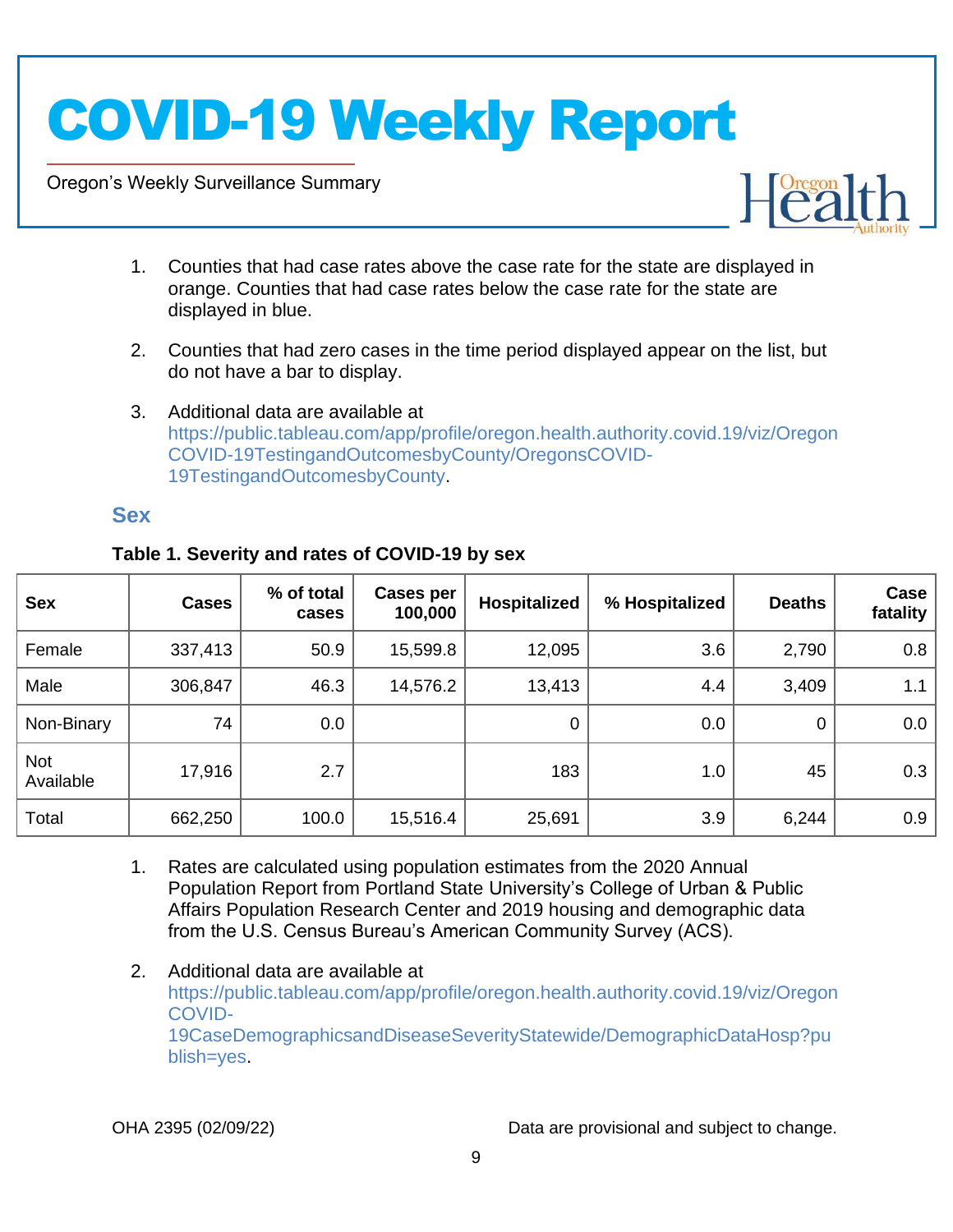

Oregon's Weekly Surveillance Summary

Novel Coronavirus (COVID-19)





### <span id="page-9-0"></span>**Figure 5. Recent COVID-19 cases by sex and week of onset**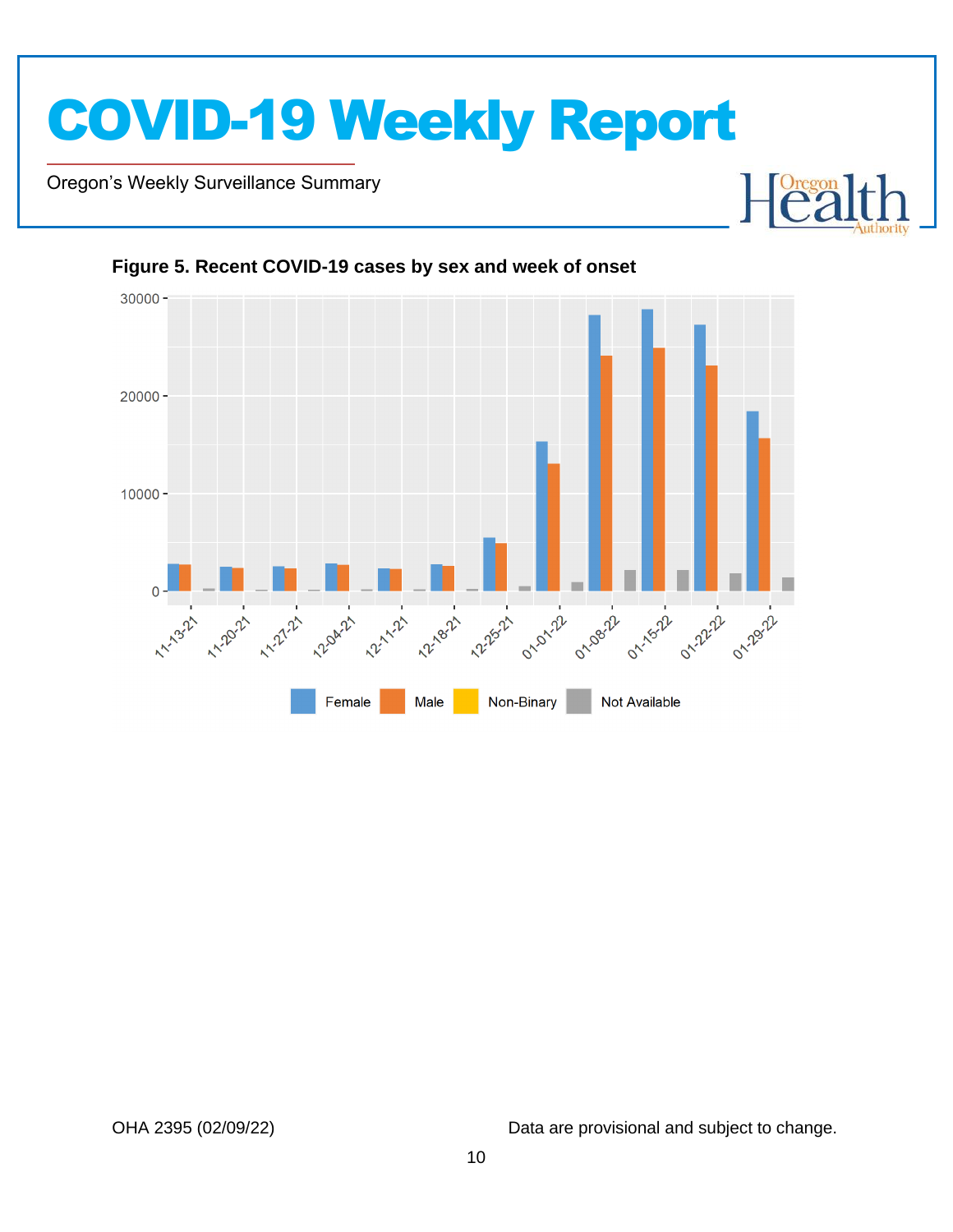Oregon's Weekly Surveillance Summary

Novel Coronavirus (COVID-19)



<span id="page-10-0"></span>**Figure 6. All COVID-19 cases by sex and week of onset**

OHA 2395 (02/09/22) Data are provisional and subject to change.

 $\begin{bmatrix} \text{Oregon} \\ \text{C2} \end{bmatrix}$ 

┠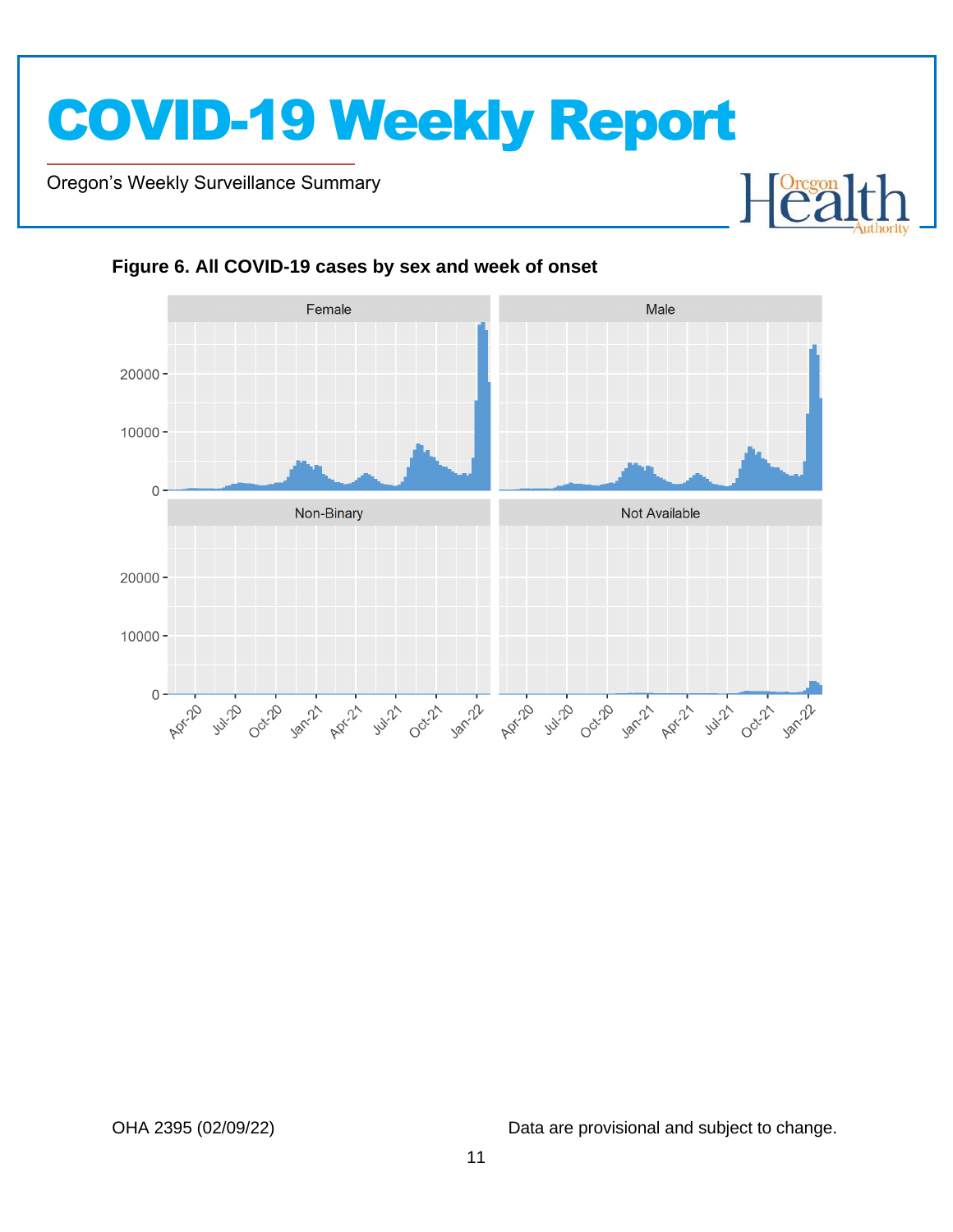Oregon's Weekly Surveillance Summary

Novel Coronavirus (COVID-19)

# Heal

### <span id="page-11-0"></span>**Age**

### <span id="page-11-1"></span>**Table 2. Severity and rates of COVID-19 by age**

| Age<br>group            | <b>Cases</b> | % of total<br>cases | <b>Cases per</b><br>100,000 | Hospitalized | % Hospitalized | <b>Deaths</b>  | Case<br>fatality |
|-------------------------|--------------|---------------------|-----------------------------|--------------|----------------|----------------|------------------|
| $0 - 9$                 | 59,280       | 9.0                 | 12,642.4                    | 380          | 0.6            | $\overline{2}$ | 0.0              |
| $10 - 19$               | 80,536       | 12.2                | 15,959.4                    | 451          | 0.6            | 3              | 0.0              |
| 20-29                   | 127,397      | 19.2                | 23,133.9                    | 1,526        | 1.2            | 32             | 0.0              |
| 30-39                   | 116,814      | 17.6                | 19,706.5                    | 2,053        | 1.8            | 98             | 0.1              |
| 40-49                   | 96,753       | 14.6                | 17,931.9                    | 2,694        | 2.8            | 257            | 0.3              |
| 50-59                   | 77,443       | 11.7                | 14,507.2                    | 3,905        | 5.0            | 586            | 0.8              |
| 60-69                   | 54,241       | 8.2                 | 9,903.5                     | 5,294        | 9.8            | 1,173          | 2.2              |
| 70-79                   | 30,555       | 4.6                 | 8,684.0                     | 5,076        | 16.6           | 1,530          | 5.0              |
| $80+$                   | 17,801       | 2.7                 | 9,993.0                     | 4,302        | 24.2           | 2,563          | 14.4             |
| <b>Not</b><br>Available | 1,430        | 0.2                 |                             | 10           | 0.7            | $\mathbf 0$    | 0.0              |
| Total                   | 662,250      | 100.0               | 15,516.4                    | 25,691       | 3.9            | 6,244          | 0.9              |

- 1. Rates are calculated using population estimates from the 2020 Annual Population Report from Portland State University's College of Urban & Public Affairs Population Research Center and 2019 housing and demographic data from the U.S. Census Bureau's American Community Survey (ACS).
- 2. Additional data are available at [https://public.tableau.com/app/profile/oregon.health.authority.covid.19/viz/Oregon](https://public.tableau.com/app/profile/oregon.health.authority.covid.19/viz/OregonCOVID-19CaseDemographicsandDiseaseSeverityStatewide/DemographicDataHosp?publish=yes) [COVID-](https://public.tableau.com/app/profile/oregon.health.authority.covid.19/viz/OregonCOVID-19CaseDemographicsandDiseaseSeverityStatewide/DemographicDataHosp?publish=yes)[19CaseDemographicsandDiseaseSeverityStatewide/DemographicDataHosp?pu](https://public.tableau.com/app/profile/oregon.health.authority.covid.19/viz/OregonCOVID-19CaseDemographicsandDiseaseSeverityStatewide/DemographicDataHosp?publish=yes) [blish=yes;](https://public.tableau.com/app/profile/oregon.health.authority.covid.19/viz/OregonCOVID-19CaseDemographicsandDiseaseSeverityStatewide/DemographicDataHosp?publish=yes) and [https://public.tableau.com/app/profile/oregon.health.authority.covid.19/viz/Oregon](https://public.tableau.com/app/profile/oregon.health.authority.covid.19/viz/OregonCOVID-19CaseDemographicsandDiseaseSeverityStatewide/SeverityTrends) [COVID-19CaseDemographicsandDiseaseSeverityStatewide/SeverityTrends.](https://public.tableau.com/app/profile/oregon.health.authority.covid.19/viz/OregonCOVID-19CaseDemographicsandDiseaseSeverityStatewide/SeverityTrends)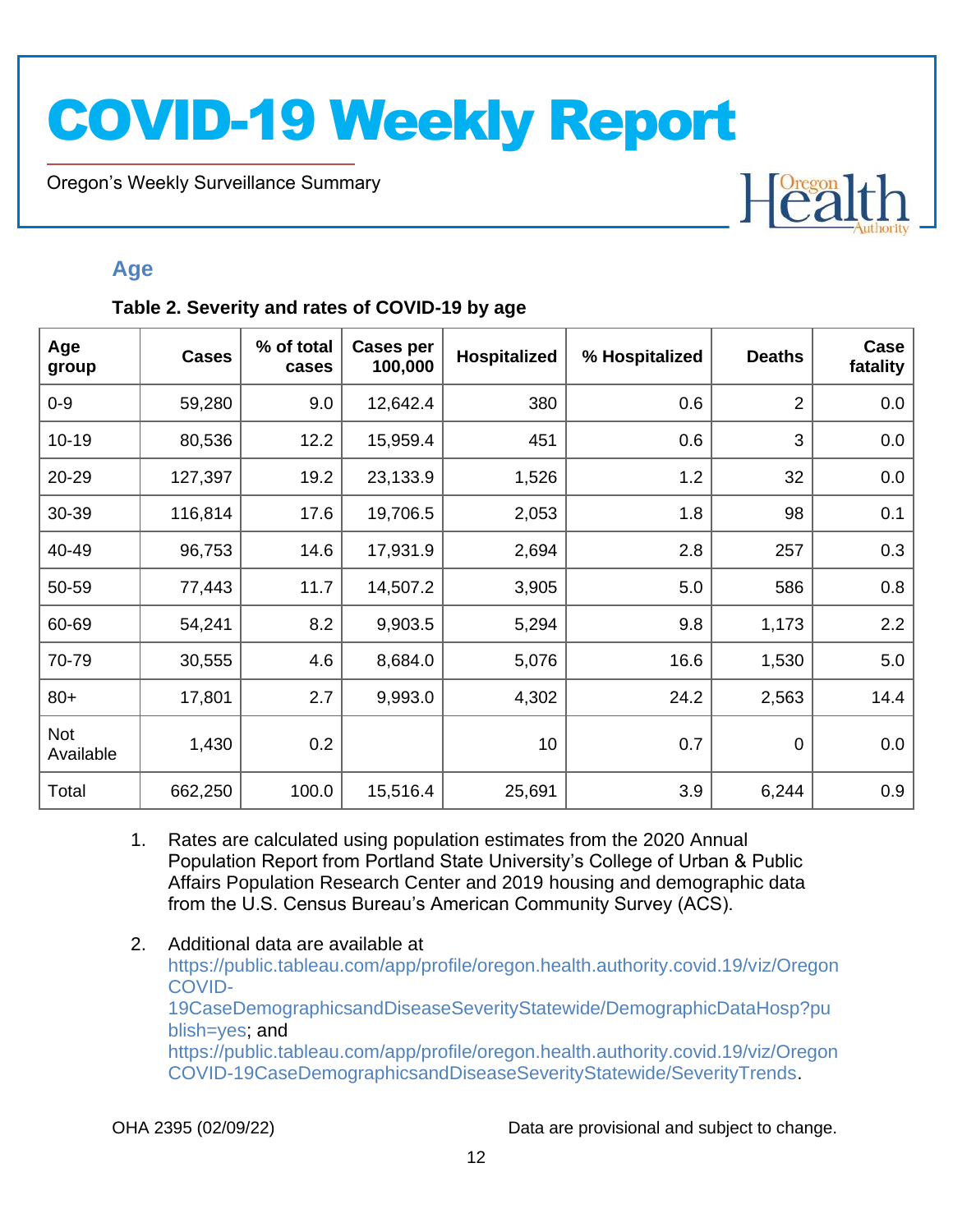

Oregon's Weekly Surveillance Summary

Novel Coronavirus (COVID-19)



<span id="page-12-0"></span>**Figure 7. Recent COVID-19 cases by age and week of onset**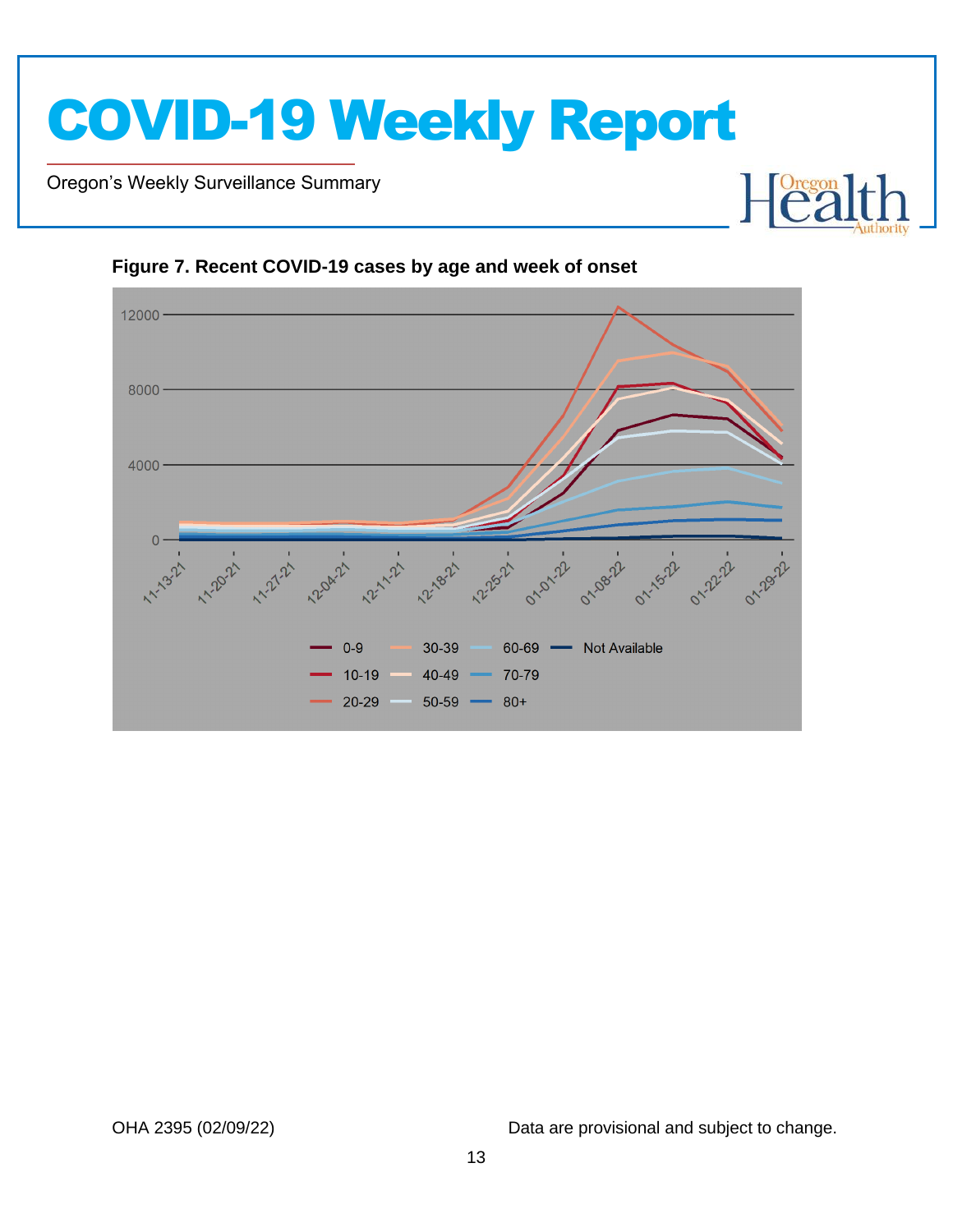Oregon's Weekly Surveillance Summary

Novel Coronavirus (COVID-19)



### <span id="page-13-0"></span>**Figure 8. All COVID-19 cases (counts) by age and week of onset**

OHA 2395 (02/09/22) Data are provisional and subject to change.

Heal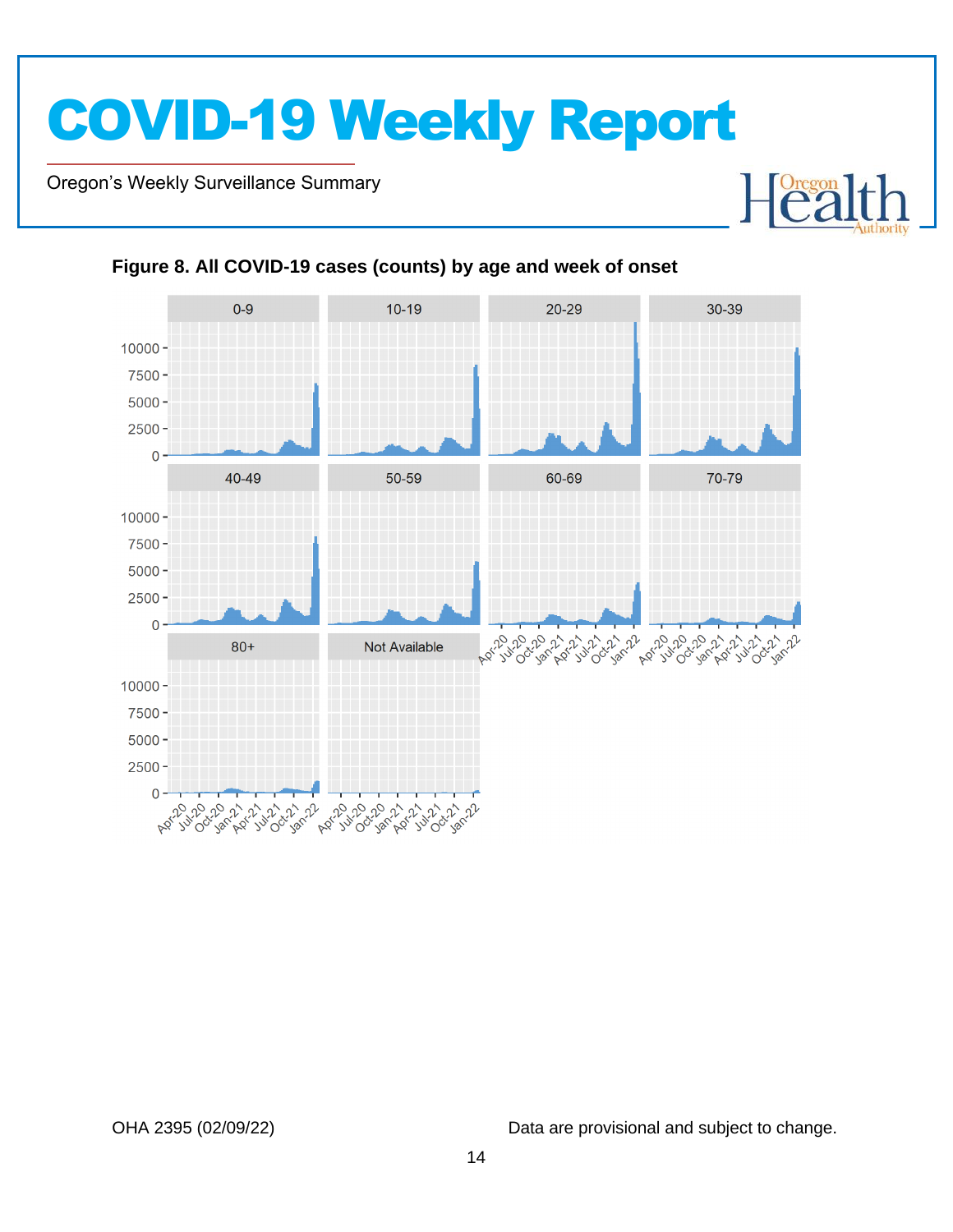Oregon's Weekly Surveillance Summary

Novel Coronavirus (COVID-19)



<span id="page-14-0"></span>**Figure 9. All COVID-19 cases (case rate per 100,000) by age and week of onset**

OHA 2395 (02/09/22) Data are provisional and subject to change.

Heal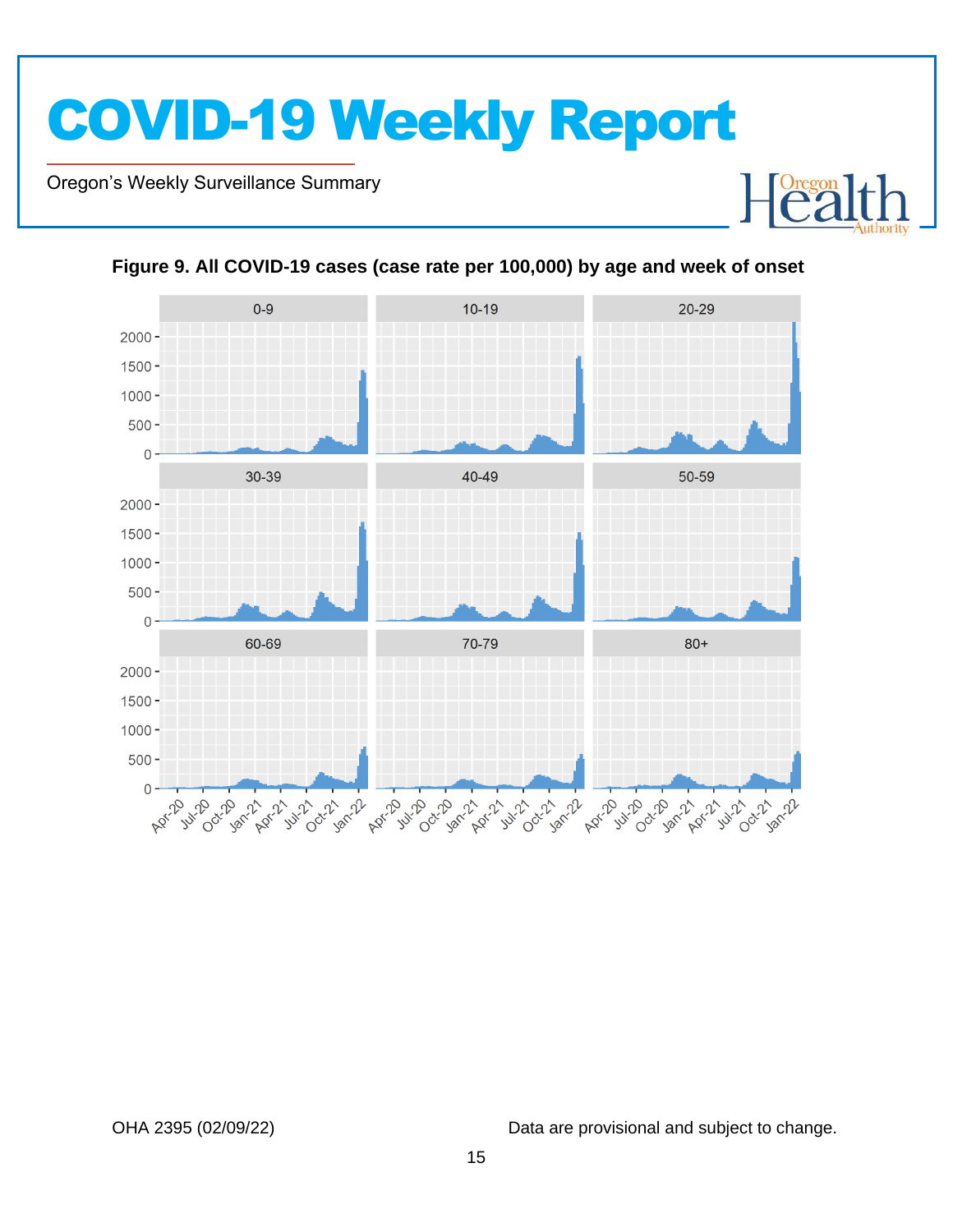Oregon's Weekly Surveillance Summary

# Heal

### <span id="page-15-0"></span>**Race**

Novel Coronavirus (COVID-19)

### <span id="page-15-1"></span>**Table 3. Severity and rates of COVID-19 by race**

| Race                                       | <b>Cases</b> | % of total<br>cases | <b>Cases per</b><br>100,000 | Hospitalized | % Hospitalized | <b>Deaths</b> | Case<br>fatality |
|--------------------------------------------|--------------|---------------------|-----------------------------|--------------|----------------|---------------|------------------|
| > 1 race                                   | 7,353        | 1.1                 | 3,587.0                     | 338          | 4.6            | 75            | 1.0              |
| American<br>Indian/Alaska<br><b>Native</b> | 10,016       | 1.5                 | 20,165.5                    | 517          | 5.2            | 105           | 1.0              |
| Asian                                      | 16,715       | 2.5                 | 8,956.5                     | 599          | 3.6            | 107           | 0.6              |
| <b>Black</b>                               | 14,947       | 2.3                 | 18,382.1                    | 827          | 5.5            | 108           | 0.7              |
| Not Available                              | 186,360      | 28.1                |                             | 3,215        | 1.7            | 1,213         | 0.7              |
| Other                                      | 83,309       | 12.6                |                             | 3,010        | 3.6            | 430           | 0.5              |
| Pacific Islander                           | 2,574        | 0.4                 | 14,981.2                    | 213          | 8.3            | 29            | 1.1              |
| White                                      | 340,976      | 51.5                | 9,478.3                     | 16,972       | 5.0            | 4,177         | 1.2              |
| Total                                      | 662,250      | 100.0               | 15,516.4                    | 25,691       | 3.9            | 6,244         | 0.9              |

- 1. During the case investigation, people are asked to self-report their race, ethnicity, tribal affiliation, country of origin, or ancestry.
- 2. Rates are calculated using population estimates from the 2020 Annual Population Report from Portland State University's College of Urban & Public Affairs Population Research Center and 2019 housing and demographic data from the U.S. Census Bureau's American Community Survey (ACS).
- 3. Persons for which race information was not available were not included in these estimates. The number of persons with race data unavailable can be found in Table 3.
- 4. 58,491 (70.2%) of the 83,309 persons who identify as "Other" race also selfidentify as Hispanic or Latino.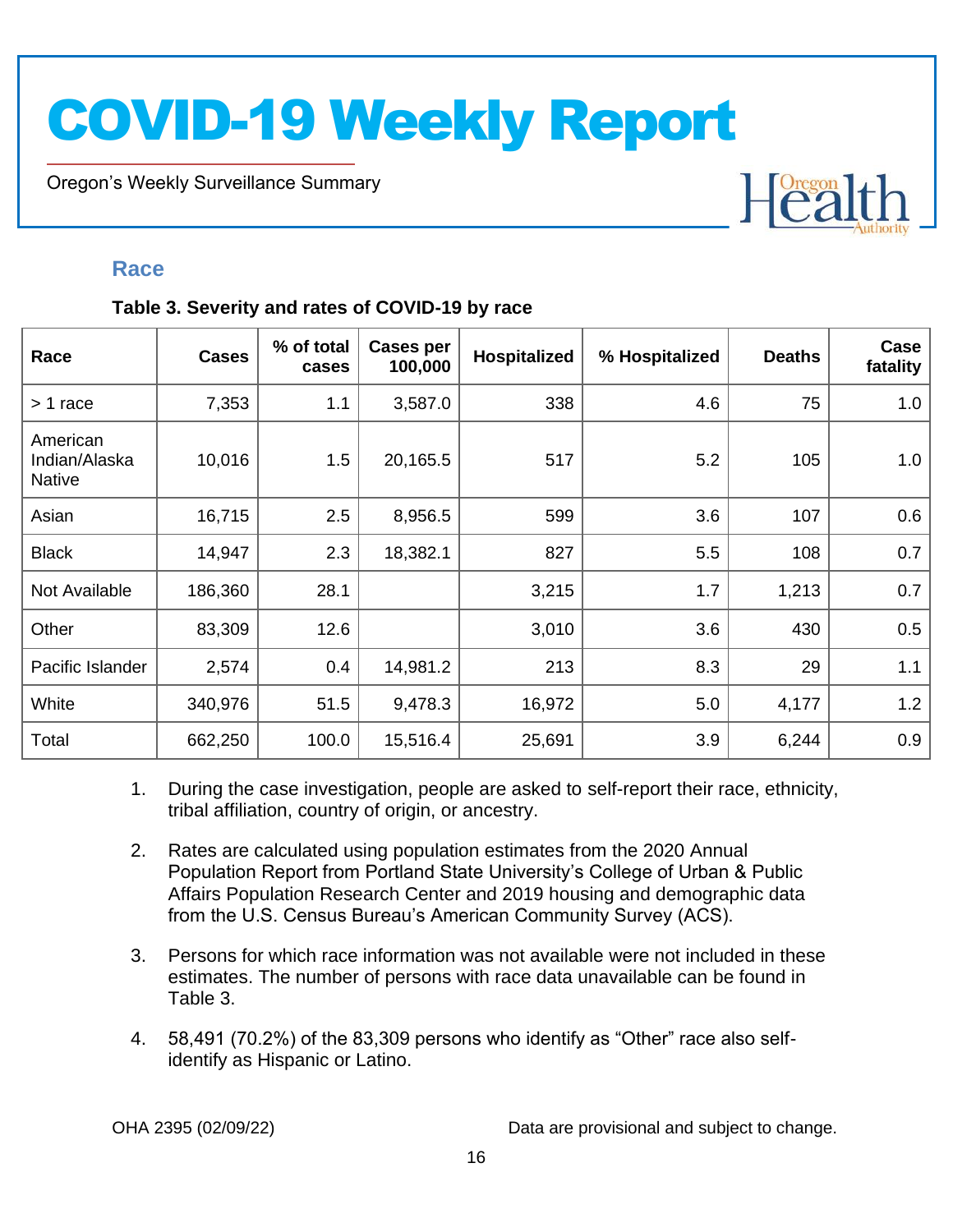Oregon's Weekly Surveillance Summary

Novel Coronavirus (COVID-19)



### 5. Additional data are available at

[https://public.tableau.com/app/profile/oregon.health.authority.covid.19/viz/Oregon](https://public.tableau.com/app/profile/oregon.health.authority.covid.19/viz/OregonCOVID-19CaseDemographicsandDiseaseSeverityStatewide/DemographicDataHosp?publish=yes) [COVID-](https://public.tableau.com/app/profile/oregon.health.authority.covid.19/viz/OregonCOVID-19CaseDemographicsandDiseaseSeverityStatewide/DemographicDataHosp?publish=yes)[19CaseDemographicsandDiseaseSeverityStatewide/DemographicDataHosp?pu](https://public.tableau.com/app/profile/oregon.health.authority.covid.19/viz/OregonCOVID-19CaseDemographicsandDiseaseSeverityStatewide/DemographicDataHosp?publish=yes) [blish=yes;](https://public.tableau.com/app/profile/oregon.health.authority.covid.19/viz/OregonCOVID-19CaseDemographicsandDiseaseSeverityStatewide/DemographicDataHosp?publish=yes) and [https://public.tableau.com/app/profile/oregon.health.authority.covid.19/viz/Oregon](https://public.tableau.com/app/profile/oregon.health.authority.covid.19/viz/OregonCOVID-19CaseDemographicsandDiseaseSeverityStatewide/SeverityTrends) [COVID-19CaseDemographicsandDiseaseSeverityStatewide/SeverityTrends.](https://public.tableau.com/app/profile/oregon.health.authority.covid.19/viz/OregonCOVID-19CaseDemographicsandDiseaseSeverityStatewide/SeverityTrends)

<span id="page-16-0"></span>**Figure 10. Recent COVID-19 cases by race and week of onset**

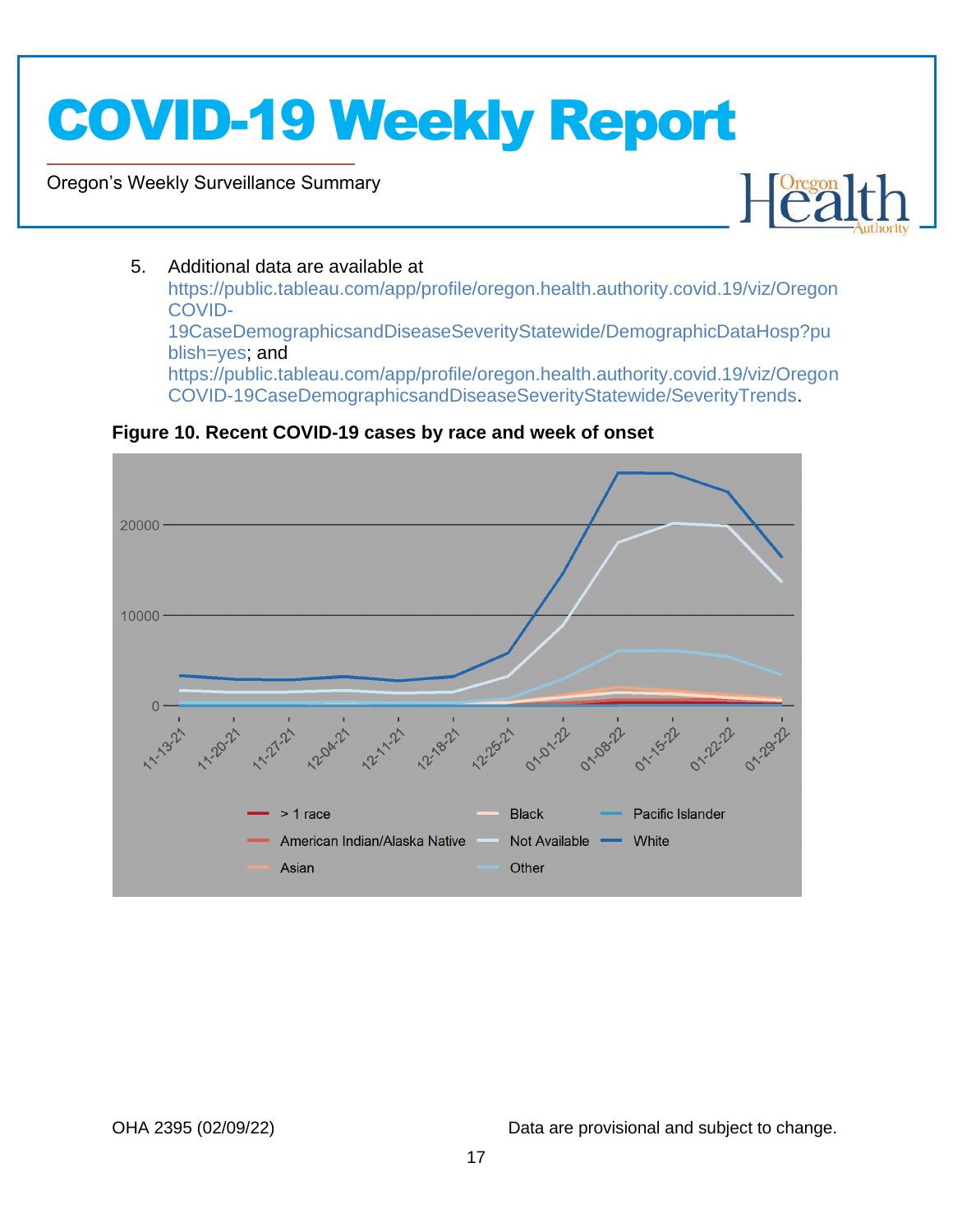Oregon's Weekly Surveillance Summary

Novel Coronavirus (COVID-19)



### <span id="page-17-0"></span>**Figure 11. All COVID-19 cases (counts) by race and week of onset**

OHA 2395 (02/09/22) Data are provisional and subject to change.

Heal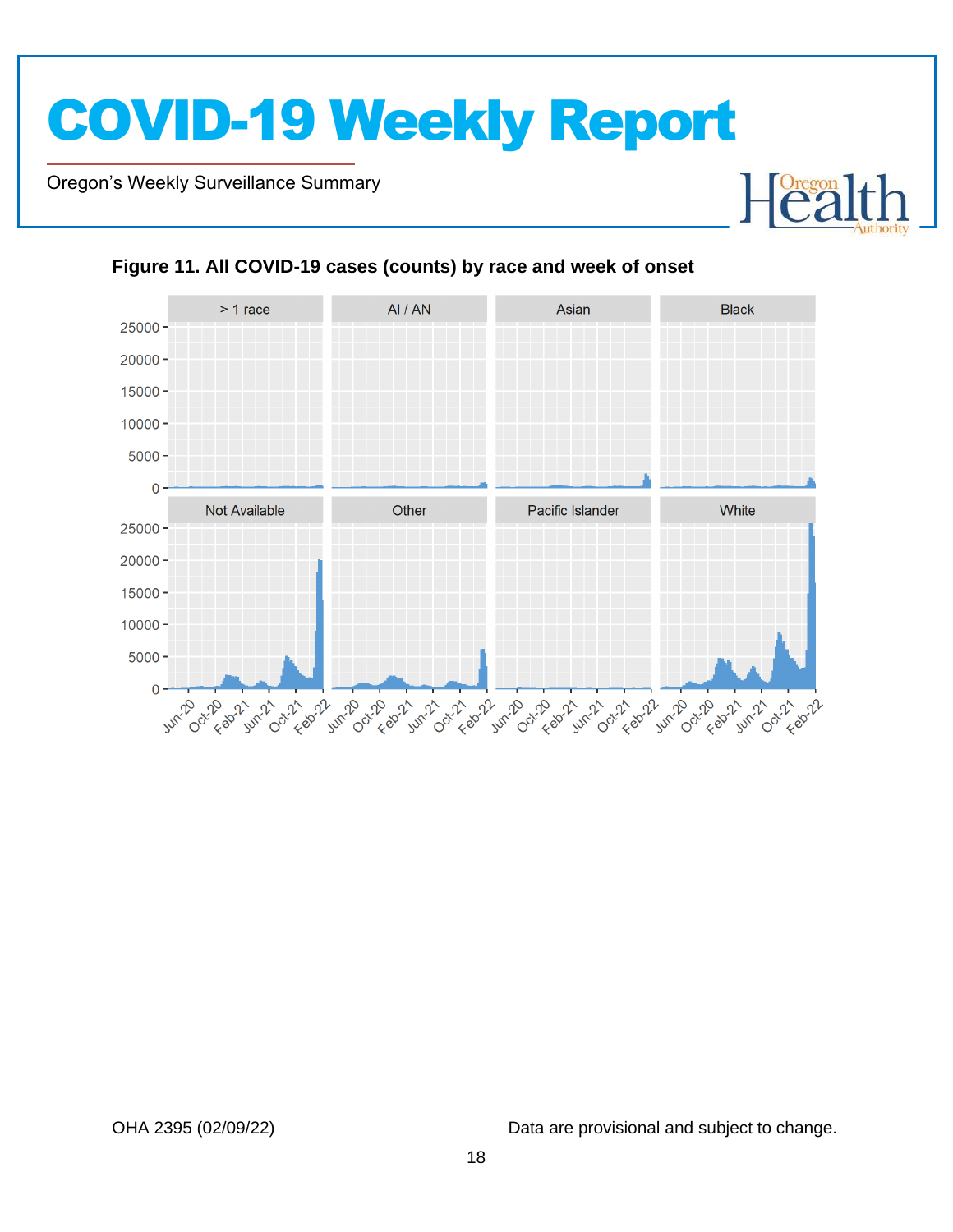Oregon's Weekly Surveillance Summary

Novel Coronavirus (COVID-19)





<span id="page-18-0"></span>**Figure 12. All COVID-19 cases (case rates per 100,000) by race and week of onset**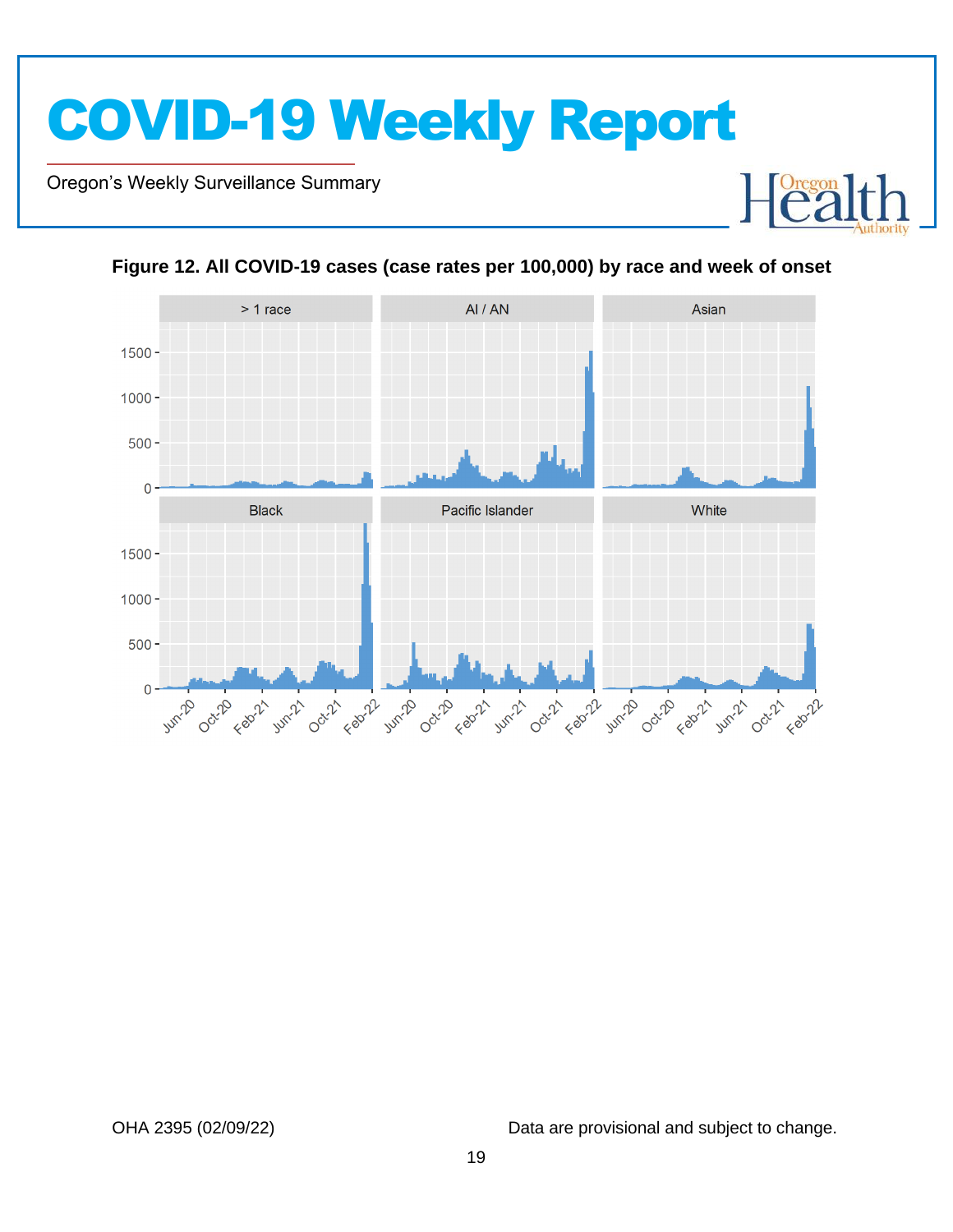Oregon's Weekly Surveillance Summary

### <span id="page-19-0"></span>**Ethnicity**

Novel Coronavirus (COVID-19)

### <span id="page-19-1"></span>**Table 4. Severity and rates of COVID-19 by ethnicity**

| <b>Ethnicity</b>       | <b>Cases</b> | % of total<br>cases | <b>Cases per</b><br>100,000 | Hospitalized | % Hospitalized | <b>Deaths</b> | Case<br>fatality rate |
|------------------------|--------------|---------------------|-----------------------------|--------------|----------------|---------------|-----------------------|
| Hispanic               | 92,821       | 14.0                | 16,729.1                    | 3,087        | 3.3            | 378           | 0.4                   |
| <b>Not</b><br>Hispanic | 327,074      | 49.4                | 8,808.4                     | 16,194       | 5.0            | 3,753         | 1.1                   |
| Unknown                | 242,355      | 36.6                |                             | 6,410        | 2.6            | 2,113         | 0.9                   |
| Total                  | 662,250      | 100.0               | 15,516.4                    | 25,691       | 3.9            | 6,244         | 0.9                   |

- 1. Rates are calculated using population estimates from the 2020 Annual Population Report from Portland State University's College of Urban & Public Affairs Population Research Center and 2019 housing and demographic data from the U.S. Census Bureau's American Community Survey (ACS).
- 2. Additional data are available at [https://public.tableau.com/app/profile/oregon.health.authority.covid.19/viz/Oregon](https://public.tableau.com/app/profile/oregon.health.authority.covid.19/viz/OregonCOVID-19CaseDemographicsandDiseaseSeverityStatewide/DemographicDataHosp?publish=yes) [COVID-](https://public.tableau.com/app/profile/oregon.health.authority.covid.19/viz/OregonCOVID-19CaseDemographicsandDiseaseSeverityStatewide/DemographicDataHosp?publish=yes)[19CaseDemographicsandDiseaseSeverityStatewide/DemographicDataHosp?pu](https://public.tableau.com/app/profile/oregon.health.authority.covid.19/viz/OregonCOVID-19CaseDemographicsandDiseaseSeverityStatewide/DemographicDataHosp?publish=yes) [blish=yes;](https://public.tableau.com/app/profile/oregon.health.authority.covid.19/viz/OregonCOVID-19CaseDemographicsandDiseaseSeverityStatewide/DemographicDataHosp?publish=yes) and [https://public.tableau.com/app/profile/oregon.health.authority.covid.19/viz/Oregon](https://public.tableau.com/app/profile/oregon.health.authority.covid.19/viz/OregonCOVID-19CaseDemographicsandDiseaseSeverityStatewide/SeverityTrends) [COVID-19CaseDemographicsandDiseaseSeverityStatewide/SeverityTrends.](https://public.tableau.com/app/profile/oregon.health.authority.covid.19/viz/OregonCOVID-19CaseDemographicsandDiseaseSeverityStatewide/SeverityTrends)

OHA 2395 (02/09/22) Data are provisional and subject to change.

Heal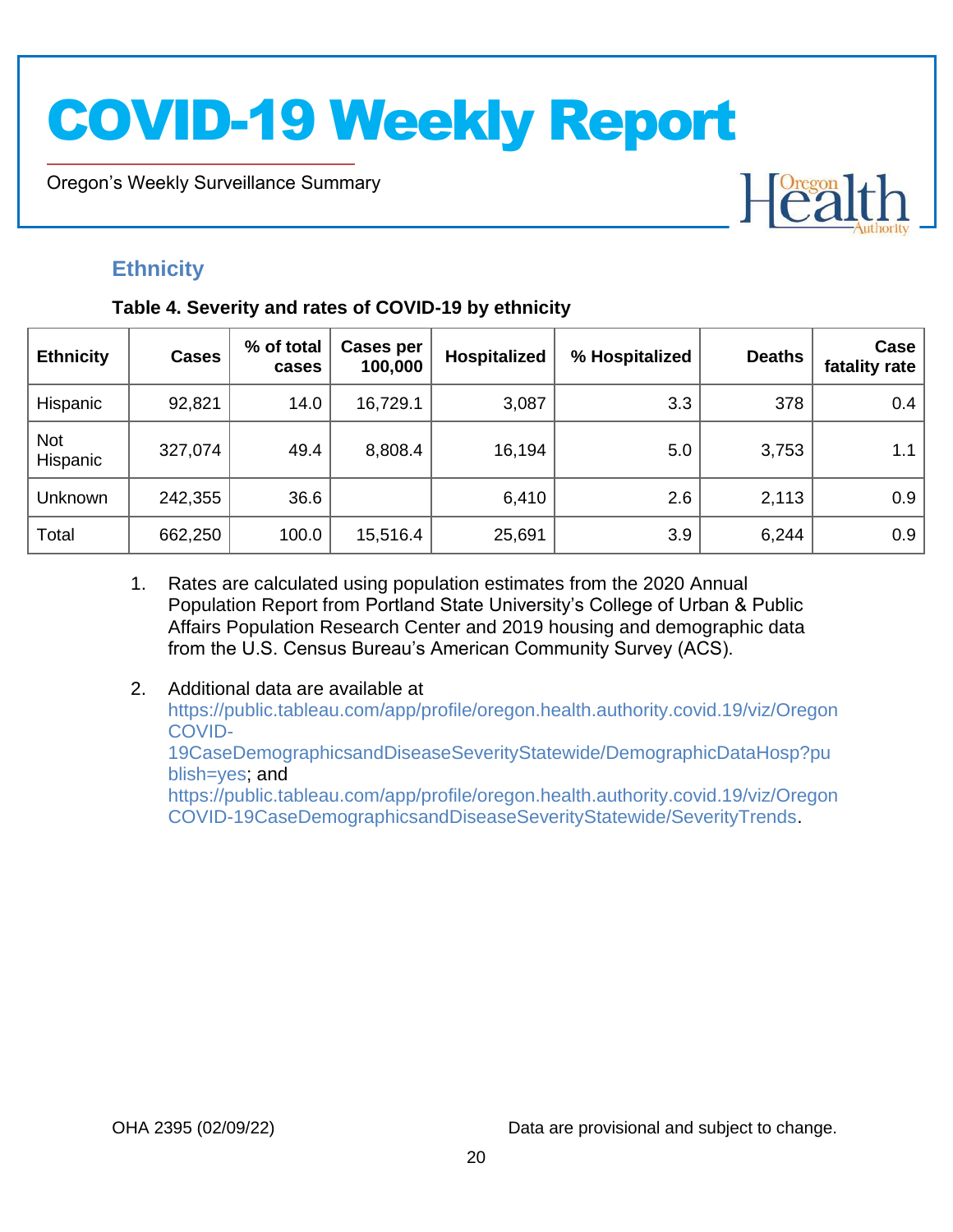

Oregon's Weekly Surveillance Summary

Novel Coronavirus (COVID-19)





<span id="page-20-0"></span>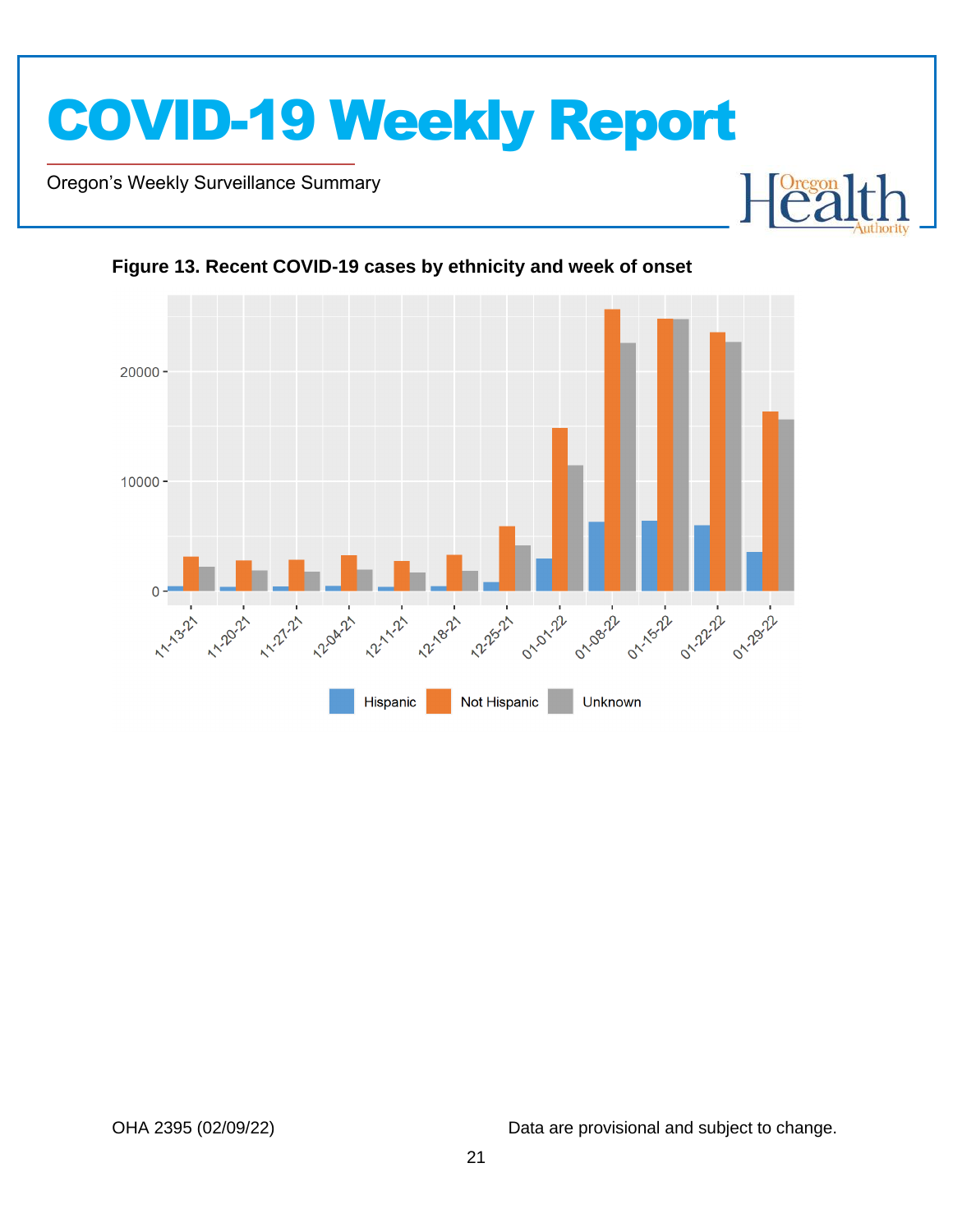Oregon's Weekly Surveillance Summary

Novel Coronavirus (COVID-19)





### <span id="page-21-0"></span>**Figure 14. All COVID-19 cases (counts) by ethnicity and week of onset**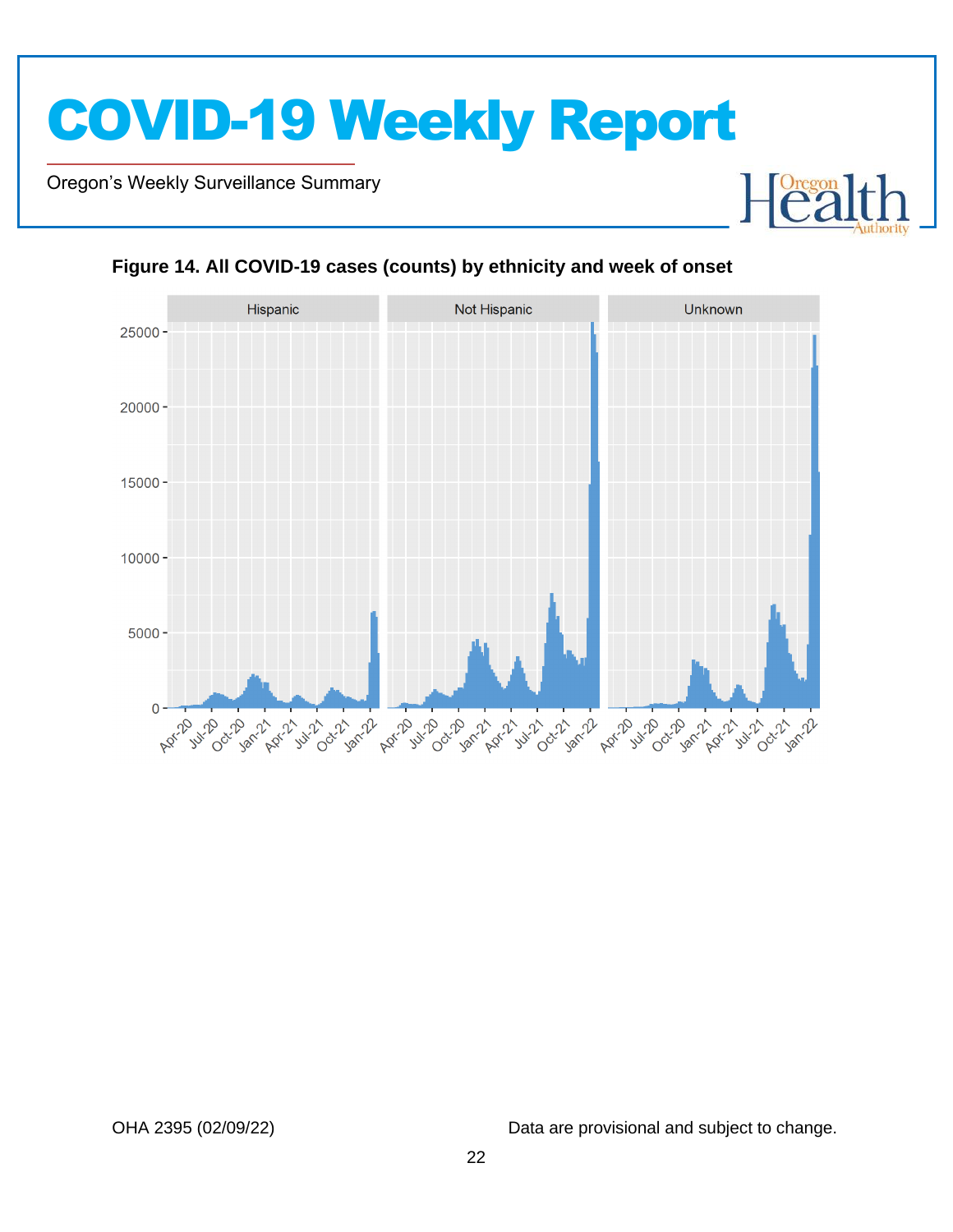

Oregon's Weekly Surveillance Summary

Novel Coronavirus (COVID-19)



### <span id="page-22-0"></span>**Figure 15. All COVID-19 cases (case rates per 100,000) by ethnicity and week of onset**

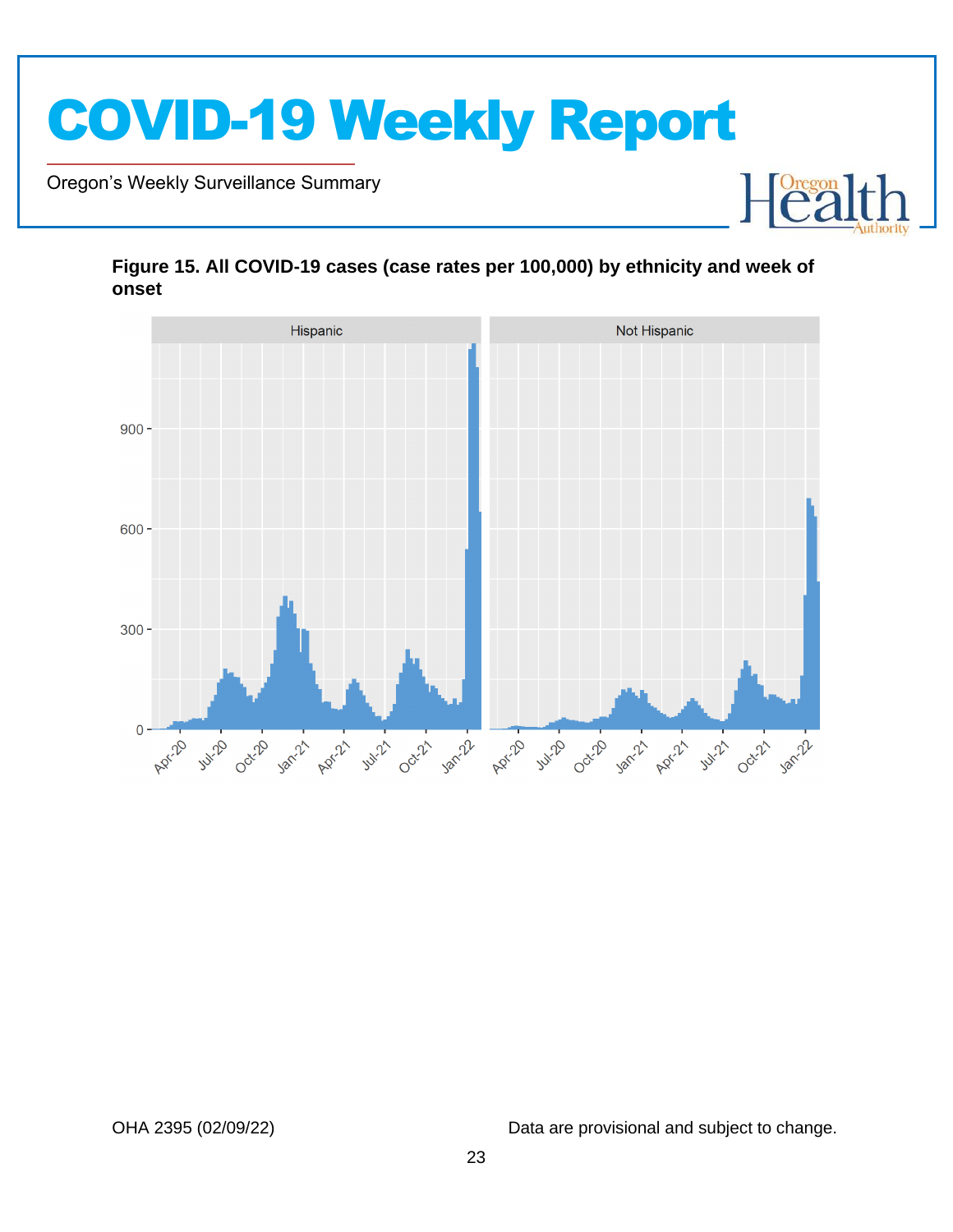Oregon's Weekly Surveillance Summary



### <span id="page-23-0"></span>**Age-adjustment**

Novel Coronavirus (COVID-19)

Tables 5 and 6 show the ratio of age-adjusted rates of COVID-19 for cases, hospitalizations, and deaths by race and ethnicity. Each table compares the rates of cases, hospitalizations, and deaths between each group and a reference group and accounts for differences in population distributions in each group.

### <span id="page-23-1"></span>**Table 5. Ratio of age-adjusted rates for cases, hospitalizations, and deaths by race**

Age-adjusted rate ratios of cases, hospitalizations, and deaths, compared to white persons.

| Race                                       | <b>Cases</b> | <b>Hospitalizations</b> | <b>Deaths</b> |
|--------------------------------------------|--------------|-------------------------|---------------|
| $> 1$ race                                 | 0.4          | 0.7                     | 1.0           |
| American<br>Indian/Alaska<br><b>Native</b> | 2.1          | 2.7                     | 2.8           |
| Asian                                      | 0.9          | 0.9                     | 0.8           |
| <b>Black</b>                               | 1.8          | 3.0                     | 2.2           |
| Pacific Islander                           | 1.5          | 4.6                     | 4.5           |
| White                                      | 1.0          | 1.0                     | 1.0           |

- 1. During the case investigation, people are asked to self-report their race, ethnicity, tribal affiliation, country of origin, or ancestry.
- 2. U.S. Census Bureau; American Community Survey, 2019 American Community Survey 5-Year Estimates.
- 3. Persons for which race information was not available were not included in these estimates. The number of persons with race data unavailable can be found in Table 3.
- 4. Additional data are available at [https://www.oregon.gov/oha/covid19/Documents/DataReports/Age-Adjusted-](https://www.oregon.gov/oha/covid19/Documents/DataReports/Age-Adjusted-Report-10-25-2021.pdf)[Report-10-25-2021.pdf.](https://www.oregon.gov/oha/covid19/Documents/DataReports/Age-Adjusted-Report-10-25-2021.pdf)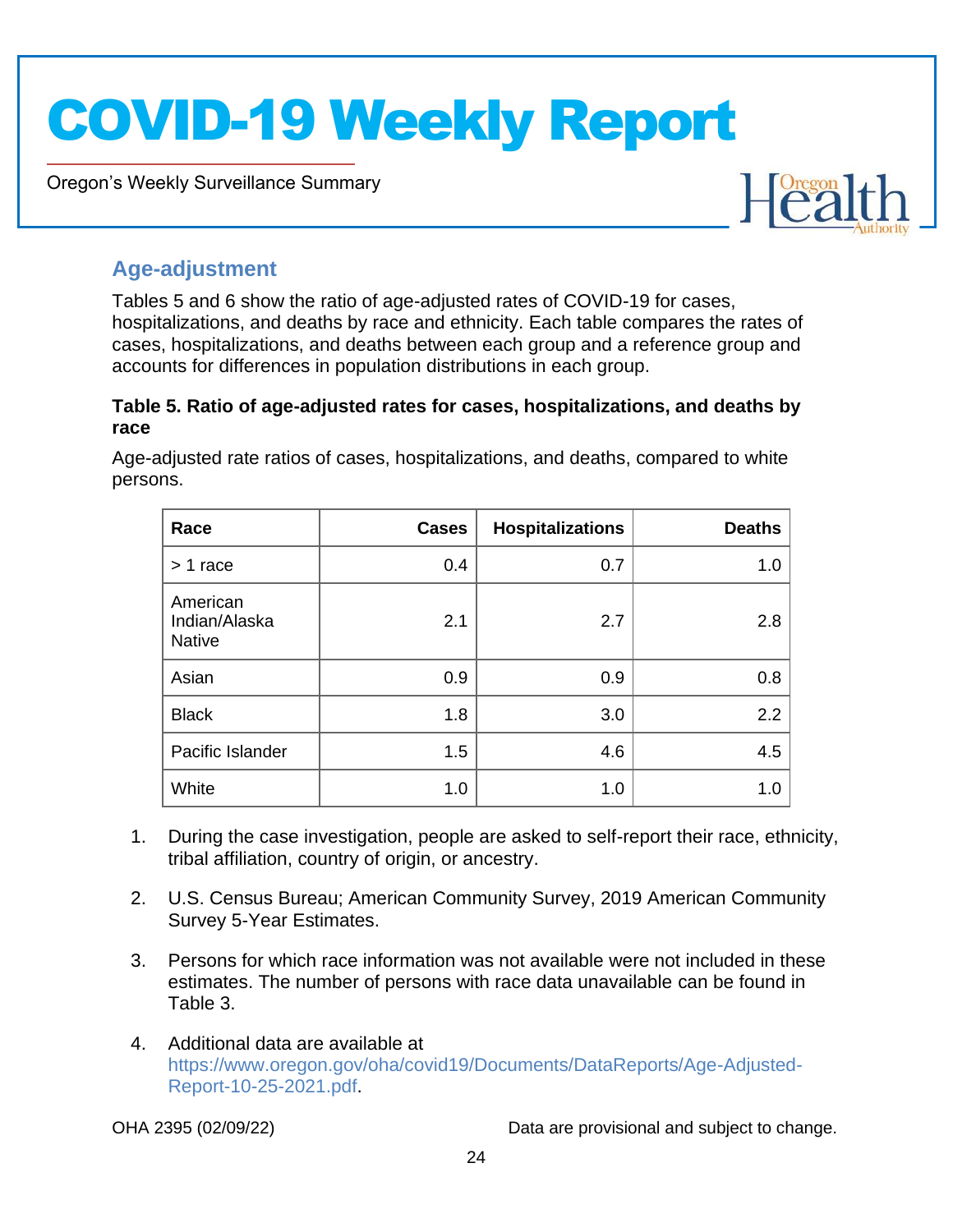Oregon's Weekly Surveillance Summary

Novel Coronavirus (COVID-19)



### <span id="page-24-0"></span>**Table 6. Ratio of age-adjusted rates for cases, hospitalizations, and deaths by ethnicity**

Age-adjusted rate ratios of cases, hospitalizations, and deaths, compared to non-Hispanic.

| <b>Ethnicity</b> | <b>Cases</b> | <b>Hospitalizations</b> | <b>Deaths</b> |
|------------------|--------------|-------------------------|---------------|
| Hispanic         |              | റ റ                     |               |
| Non-Hispanic     |              | 1.0                     |               |

- 1. During the case investigation, people are asked to self-report their race, ethnicity, tribal affiliation, country of origin, or ancestry.
- 2. U.S. Census Bureau; American Community Survey, 2019 American Community Survey 5-Year Estimates.
- 3. Persons for which ethnicity information was not available were not included in these estimates. The number of persons with ethnicity data unavailable can be found in Table 4.
- 4. Additional data are available at [https://www.oregon.gov/oha/covid19/Documents/DataReports/Age-Adjusted-](https://www.oregon.gov/oha/covid19/Documents/DataReports/Age-Adjusted-Report-10-25-2021.pdf)[Report-10-25-2021.pdf.](https://www.oregon.gov/oha/covid19/Documents/DataReports/Age-Adjusted-Report-10-25-2021.pdf)

## <span id="page-24-1"></span>**People with Intellectual and Developmental Disabilities**

As of January 9, 2022 OHA is aware of 2,397 people with intellectual or developmental disabilities who have had COVID-19 to date. This includes individuals who live in congregate settings and in family or individual homes. To date, there are 49 deaths among people with intellectual or developmental disabilities. This number is from conducting a match between the ODHS Office of Developmental Disabilities Services client list and the Oregon COVID-19 case database. OHA will update this number on a quarterly basis.

Additional information about the ODDS program and COVID-19 can be found here: [https://www.oregon.gov/dhs/SENIORS-](https://www.oregon.gov/dhs/SENIORS-DISABILITIES/DD/ODDS%20Resource%20Library/ODDS-Residential-COVID-19-Report.pdf)